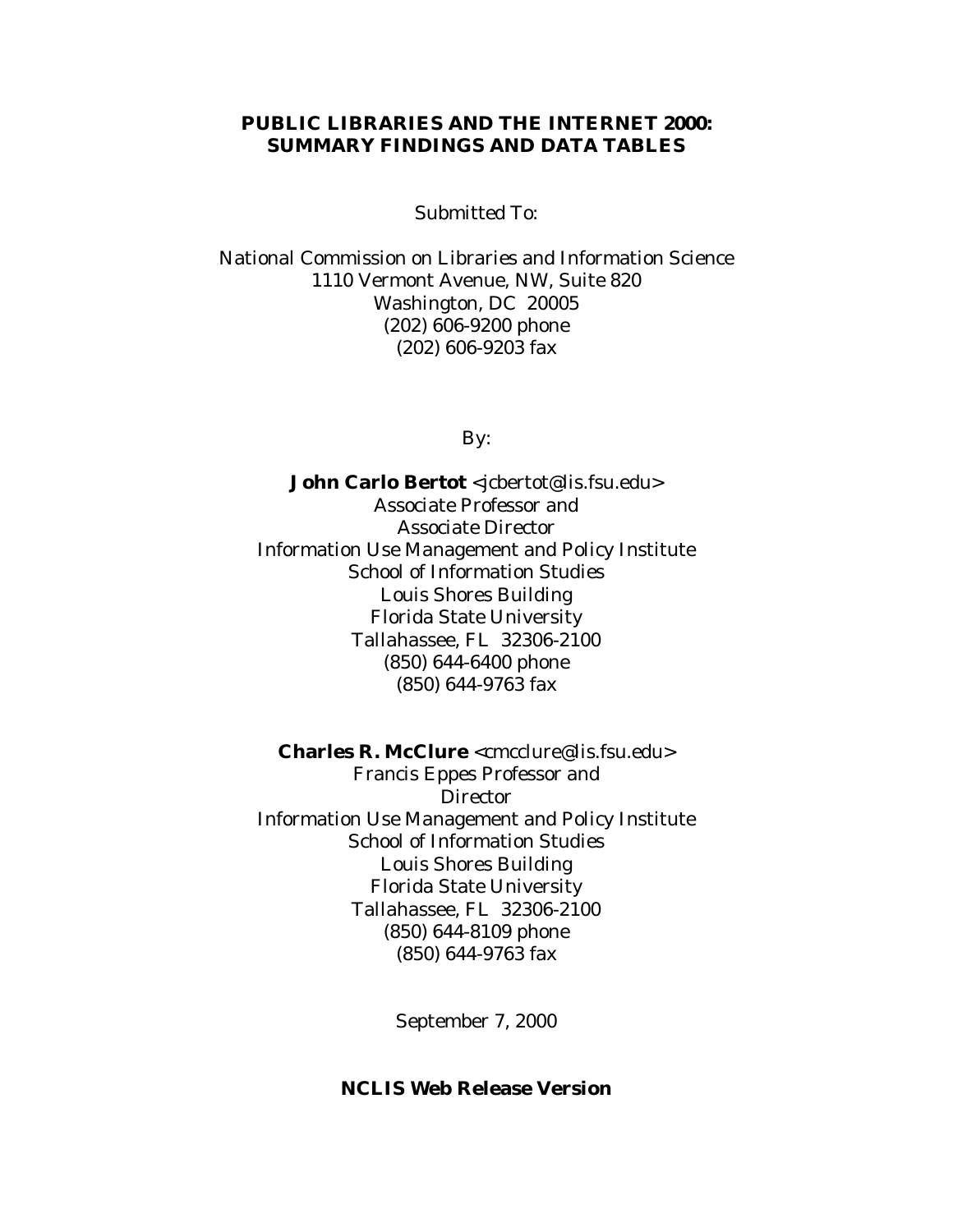## **INTRODUCTION**

 The U.S. National Commission on Libraries and Information Science (NCLIS) commissioned a *Public Libraries and the Internet* study for the year 2000. This study both updated previous NCLIS-sponsored studies (1994, 1995, 1996, 1997, and  $1998$ <sup>1</sup> and explored new territory regarding public library involvement with and use of the Internet.

 In particular, the 2000 *Public Libraries and the Internet* study sought to (see Appendix B for a copy of the survey form):

- Provide longitudinal data regarding the percentage of public libraries connected to the Internet;
- Provide longitudinal data regarding the percentage of public libraries that provide graphical public access Internet services;
- Provide longitudinal data regarding the speed of library public access Internet services;
- Explore the funding sources that support public library Internet connectivity and information technology infrastructure development;
- Explore the level of use of online database resources, blocking technologies, and special software/hardware for individuals with disabilities by public libraries that provide public Internet access services;
- Explore the extent and nature of library public access Internet acceptable use policies; and,
- Explore the extent and nature of library Internet training services offered by libraries to various types of library users and staff.

These areas formed the basis for the survey form developed by the consultants in conjunction with NCLIS staff.

# **STUDY APPROACH AND METHOD**

 The 2000 study updated and re-geocoded all public library outlets using the 1997 public library dataset produced by the National Center for Education Statistics (NCES) through the Federal-State Cooperative System (FSCS). The 1997 file was the most current release available to the consultants. Using geographic information system-based techniques, a research team at Florida State University was able to successfully geocode 16,004 public library outlets in terms of their poverty (defined as less than 20%, 20%-40%, and greater than 40%) and metropolitan status (urban, suburban, and rural) using the same techniques as for the 1998 *Public Library Internet* study.<sup>2</sup> From the 16,004 geocoded outlets,<sup>3</sup> the consultants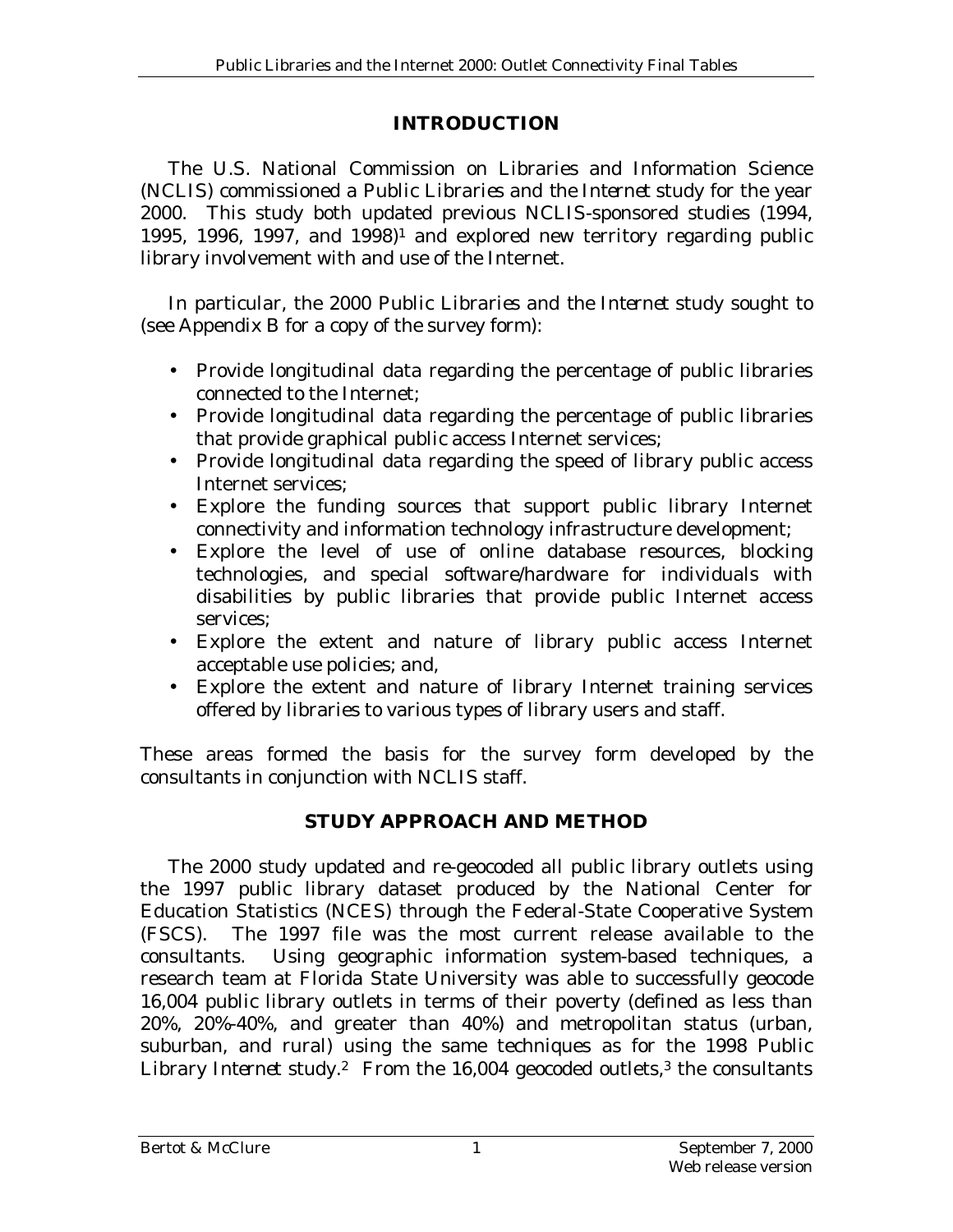drew a sample of 1,500 outlets in proportion to their percentages in the poverty and metropolitan status categories.

 The consultants developed and pre-tested a number of survey questions for inclusion on the 2000 survey form. These pre-test methods included:

- Distributing and discussing the draft survey with state data coordinators at the FSCS professional development conference in March 2000;
- A focus group during the Public Library Association meeting in March 2000 with approximately 15 public librarians, state librarians, state data coordinators, and others knowledgeable in the area of public library Internet activities; and,
- Distributing draft copies of the survey to library school faculty and public librarians.

Based on the comments provided by the various survey reviewers, the consultants and NCLIS staff developed a final version of the survey for distribution to the sample of 1,500 public library outlets.

 The consultants mailed the surveys to the 1,500 outlets in May 2000.4 At the same time, the consultants distributed the sample list to the state data coordinators to apprise them of the library outlets sampled in their states. The consultants and NCLIS staff attempted to correct surveys returned due to incorrect addresses. When it was not possible to correct the address, or the library outlet closed, the consultants selected a replacement outlet in the same poverty and metropolitan status category. Survey collection occurred through June 2000, with a final response rate of 73.9%. The state data coordinators provided tremendous support to the data collection effort, assisting the consultants and NCLIS staff achieve such a high response rate in a month's time.

# **READING THE FIGURES**

 The consultants used a weighted analysis approach to analyze the data and generate national estimates. As such, the analysis uses the actual responses from the 1,108 library outlets from which a completed survey was received to estimate to all [geocoded] outlets.

 For example, Hawkins Memorial Library in La Porte City, Iowa, is coded as a suburban library outlet with less than 20% poverty. Hawkins Memorial Library's responses (and all others designated suburban with less than 20% poverty) are weighted by 14.251 to generate an estimate for all suburban outlets with less than  $20\%$  poverty.<sup>5</sup>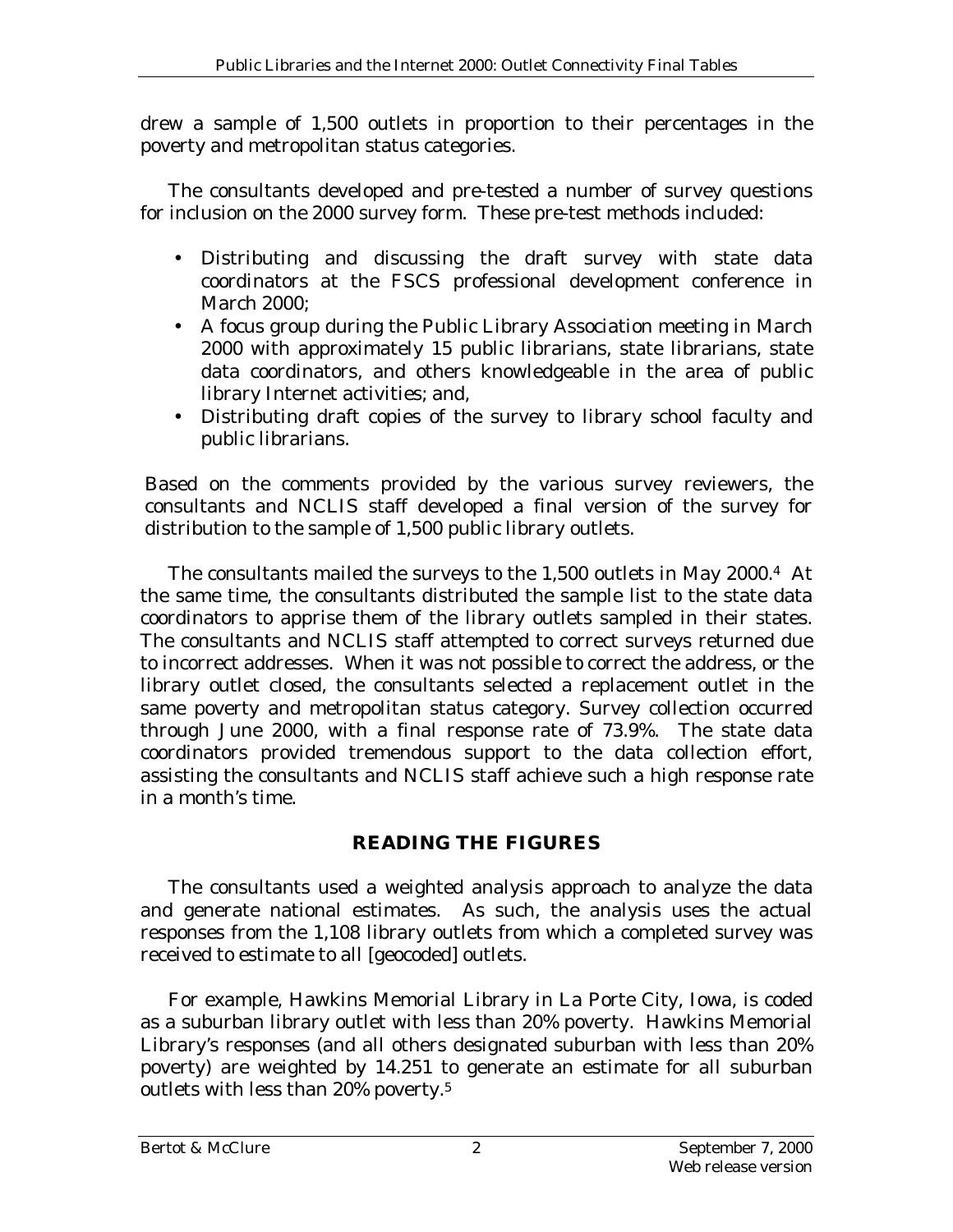Figures 3 through 13 present the *weighted* study findings. Thus, the data presented in the figures represent the *national estimates* of connectivity, public access, and other presented analysis. Readers should note that, due to the type of analysis and weight generation process, rounding occurs in the weights used, number of estimated outlets for a particular response, percentages/averages generated, and confidence intervals.

#### **KEY SURVEY FINDINGS**

 Public libraries continue to connect to the Internet, enhance their connectivity, and provide a variety of public access Internet services. The sections below describe public library outlet Internet connectivity as of June 2000 and, where possible, identifies significant changes from the 1998 Public Libraries and the Internet study findings. The figures referenced in the following sections are in Appendix A of this report.

### **Connectivity and Public Access**

 Nearly all public library outlets – 95.7% – have an Internet connection (see Figure 3). This is an increase from 83.6% in 1998. The most notable increases in connectivity occurred in suburban and rural library outlets. Suburban library connectivity increased from 88.1% in 1998 to 98.5% in 2000, and rural library connectivity increased from 78.4% in 1998 to 93.3% in 2000.

 Most library outlets also provide public access to the Internet, with 94.5% doing so (see Figure 4). This is up substantially from the 73.3% of library outlets that provided public access to the Internet in 1998. Significant increases in public access services occurred across all types of outlets by poverty and metropolitan status. Of particular interest is that all outlets in the poverty designations moved from the 72.8% to 79.5% range of public access service provision in 1998 to the 93.5% to 95.8% range in 2000.

 The 1998 *Public Libraries and the Internet* study asked libraries if they expected to be connected to the Internet for public and staff access by June 1999. Overall, 47.6% of libraries responding that they were not currently connected expected to be by June 1999. Clearly, the overall increase in public library connectivity by more than 21% is a result of libraries being successful with Internet connectivity plans.

 Of the outlets that provide public access Internet services, there is an average of 8.3 workstations per outlet (see Figure 5). Not surprisingly, rural libraries have fewer workstations (4.9) as compared to urban libraries (17.3). Since 1998, however, library outlets have nearly doubled the number of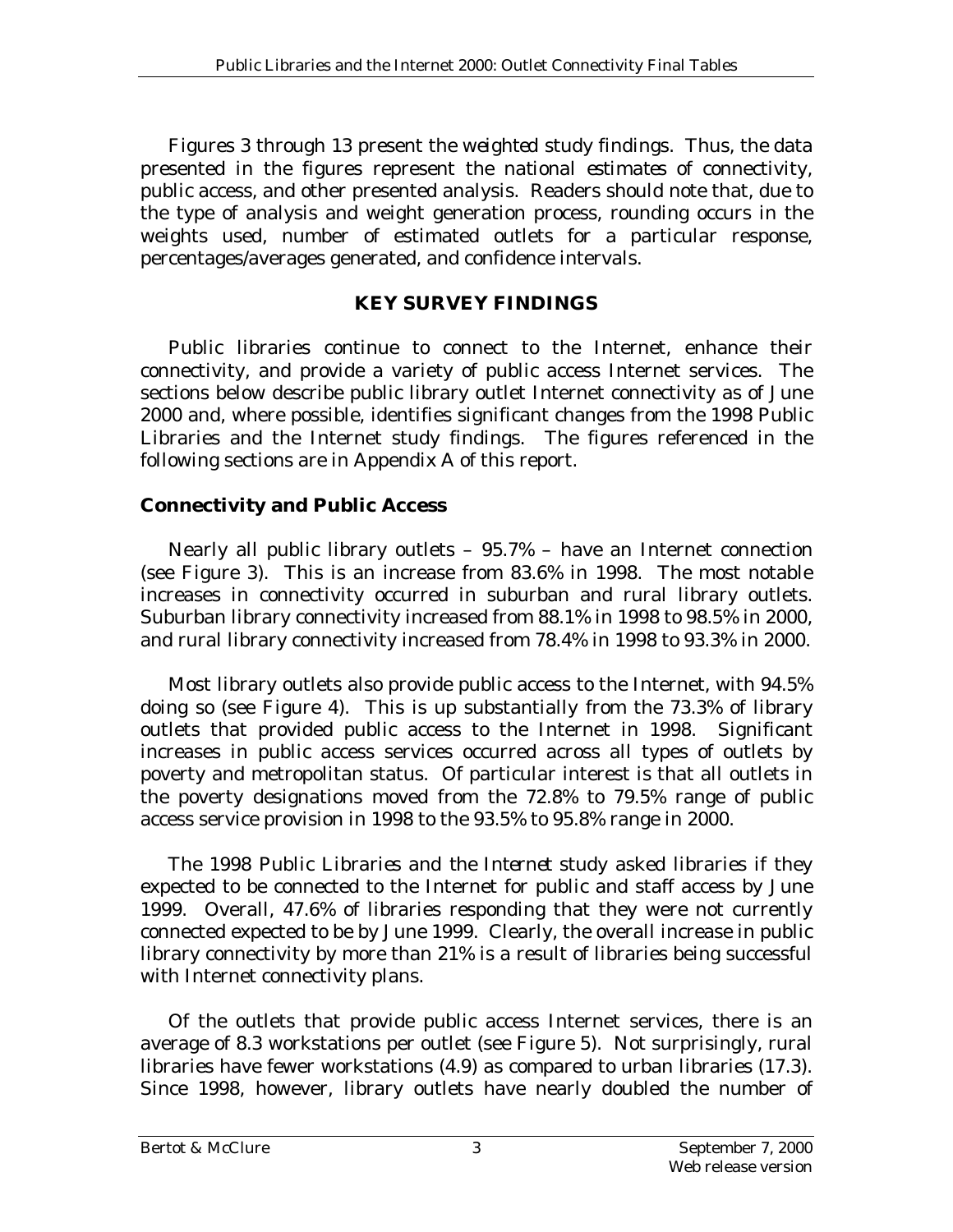public access workstations available to the public (see Figure 6). For example:

- 25% of public library outlets now have two (2) or fewer workstations as compared to one (1) workstation in 1998;
- 50% of public library outlets now have four (4) or fewer workstations as compared to three (3) in 1998; and,
- 75% of public library outlets now have eight (8) or fewer workstations as compared to four (4) or fewer in 1998.

Thus, public library outlets are providing more public access workstations to the populations that they serve.

 Speed of connectivity for public access Internet services also increased since 1998. Of particular interest is that:

- 36.2% of outlets now have T1 (1.45mbps) service as their maximum speed of connectivity for public access services, as compared to 21.9% in 1998;
- 53.6% of outlets have greater than 56kbps (direct connect) service as their maximum speed of connectivity for public access services, as compared to 33.7% in 1998; and
- 35.4% of rural outlets have greater than 56kbps (direct connect) service as their maximum speed of connectivity for public access services, as compared to 22.2% in 1998.

The data demonstrate an overall increase in speeds of connectivity and a shift away from dialup connections. It is valuable to recognize that even rural libraries and those with poverty levels greater than 40% are able to provide T1 access. The data show an increase of 10.1% for rural libraries, an increase of 7.6% for libraries with more than 40% poverty, and an overall increase of connectivity at T1 speeds by 14.3%. As such, public libraries continue to augment the bandwidth available for their public access services.

# **Funding Connectivity and Information Technology Infrastructure**

 Public libraries combine a variety of funding sources to support their Internet services and information technology infrastructure (see Figure 8):

- 87.7% make use of operating funds from local governments and/or tax districts;
- 48.9% make use of Education-rate (E-rate) discounts; and,
- 23.6% to 31.4% make use of state library grants, state grants, gifts, and special grants (e.g., Gates Library Initiative).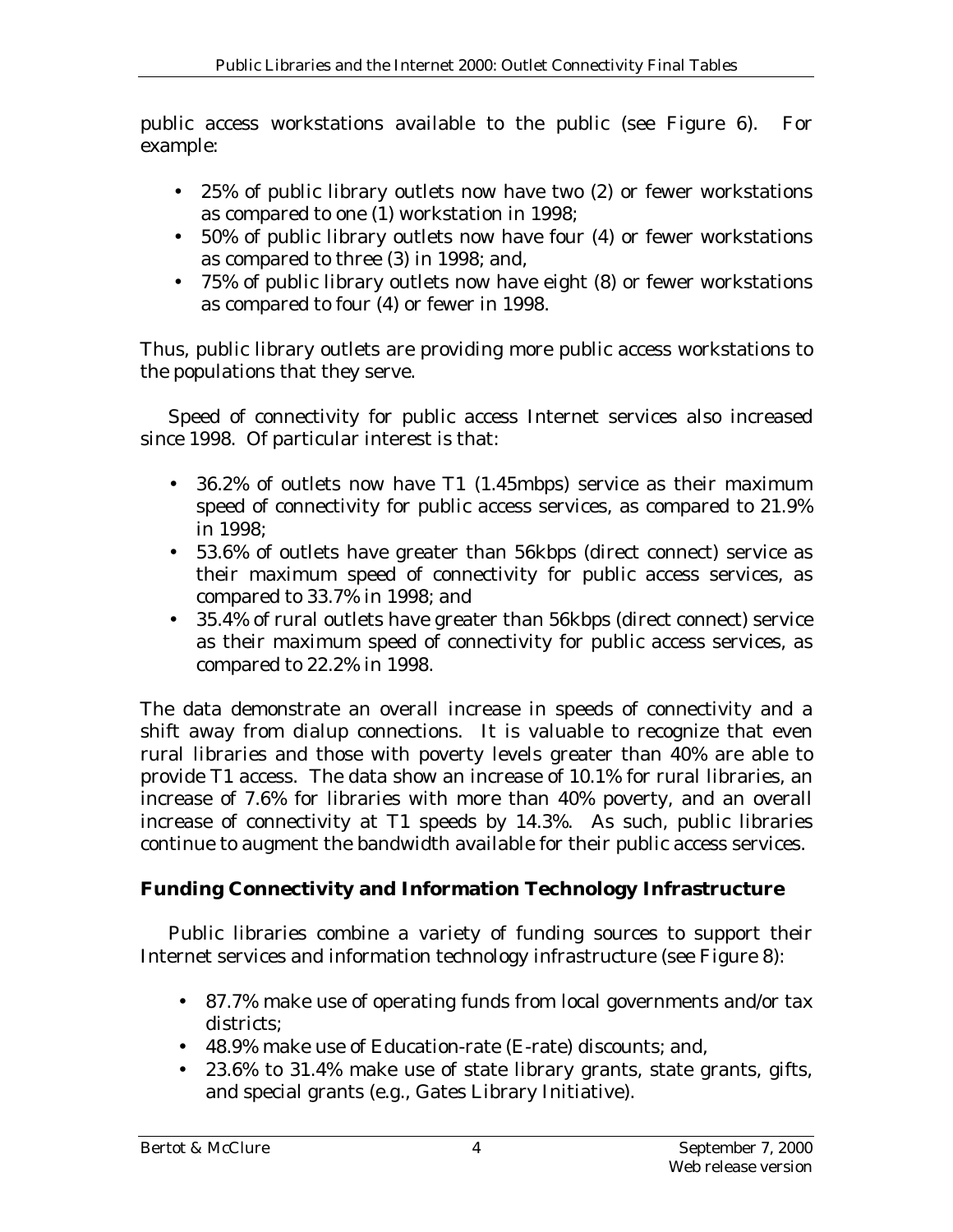Of particular interest is that 62.1% and 69.6%, respectively, of library outlets with 20-40% poverty and more than 40% poverty designations make use of the E-rate discount to support their Internet connectivity services.

### **Internet Services Provision and Implementation**

 The survey form queried public libraries as to their provision and implementation of public access online databases, disability, and training services. The study found that:

- 60.4% of public library outlets offer access to online database subscription services on all of their workstations (see Figure 9);
- 36.1% of public library outlets offer remote access to their online database services (see Figure 9);
- 71.2% of public library outlets do not provide special hardware/ software on their public access workstations for individuals with disabilities (see Figure 10);
- 75.5% of public library outlets do not block and/or filter Internet content on their public access workstations (see Figure 11);
- 95.5% of public library outlets have acceptable use policies for their public access Internet services, and 43.6% differentiate between users (e.g., children, adults) in their policies (see Figure 12); and,
- 62.3% of public library outlets offer Internet training services, of which 55.1% that provide training to the adult public, 44.3% to library staff, and 43.7% to children/youth public (see Figure 13).

In general, therefore, public library outlets offer online database services, do not filter and/or block Internet content, do not provide special hardware/ software for individuals with disabilities to use the Internet, have acceptable use policies in place, and offer the public Internet training services.

# **NOTES AND REFERENCES**

1. See McClure, C. R., Bertot, J. C., and Zweizig, D. L. (1994). *Public libraries and the Internet: Study results, policy issues, and recommendations*. Washington, D.C.: National Commission on Libraries and Information Science; McClure, C.R., Bertot, J.C., and Beachboard, J.C. (1995). *Internet costs and cost models for public libraries*. Washington, D.C.: National Commission on Libraries and Information Science; Bertot, J. C., McClure, C. R., and Zweizig, D. L. (1996). *The 1996 national survey of public libraries*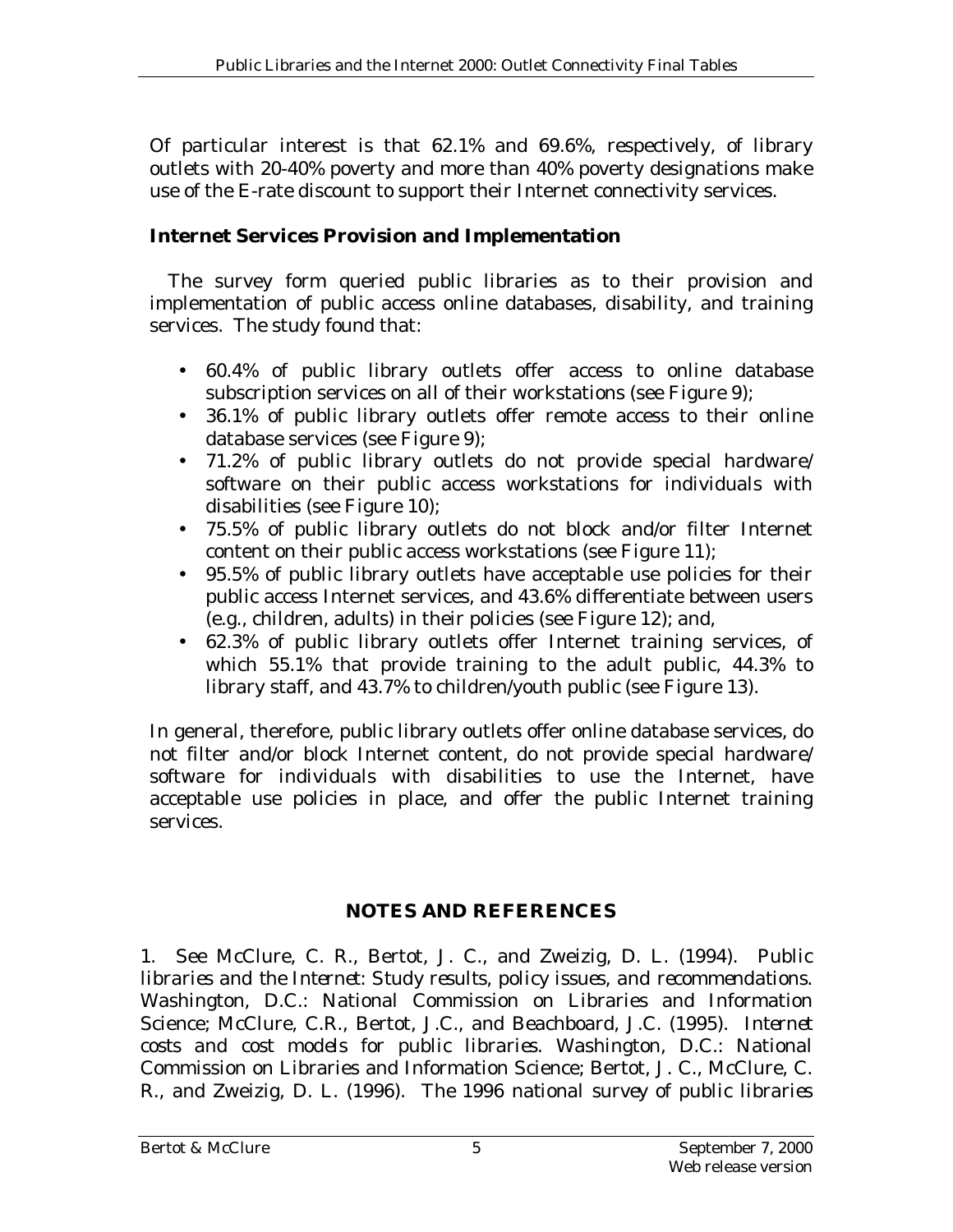*and the Internet: Progress and issues*. Washington, D.C.: National Commission on Libraries and Information Science; Bertot, J. C., McClure, C. R., and Fletcher, P. D. (1997). *The 1997 national survey of U.S. public libraries and the Internet: Final report*. Washington, D.C.: American Library Association, Office for Information Technology Policy; U.S. National Commission on Libraries and Information Science. (1998). *Moving toward more effective public Internet access: The 1998 national survey of public library outlet Internet connectivity*. Washington, D.C.: National Commission on Libraries and Information Science.

2. For a detailed discussion of the geocoding process, see Appendix C of U.S. National Commission on Libraries and Information Science. (1998). *Moving toward more effective public Internet access: The 1998 national survey of public library outlet Internet connectivity*. Washington, D.C.: National Commission on Libraries and Information Science.

3. According to the National Center for Education Statistics, there were 16,925 public library outlets in 1997. Of those, many have P.O. boxes for mailing addresses and several are bookmobiles. It is not possible to geocode bookmobiles nor some service outlets with P.O. boxes as these are not fixed locations. With the techniques available in April 2000, it was possible to geocode 16,004 of the 16,925 outlets. CITE NCES.

4. Respondents also had the option of completing the survey form online via a web-based survey.

5. By multiplying the weight of 14.251 by the total number of respondents in the suburban with less than 20% poverty outlets  $(14.251x311 - \text{see Figure 2})$ , one should get the total number of outlets for that cell in Figure 1 (4,332).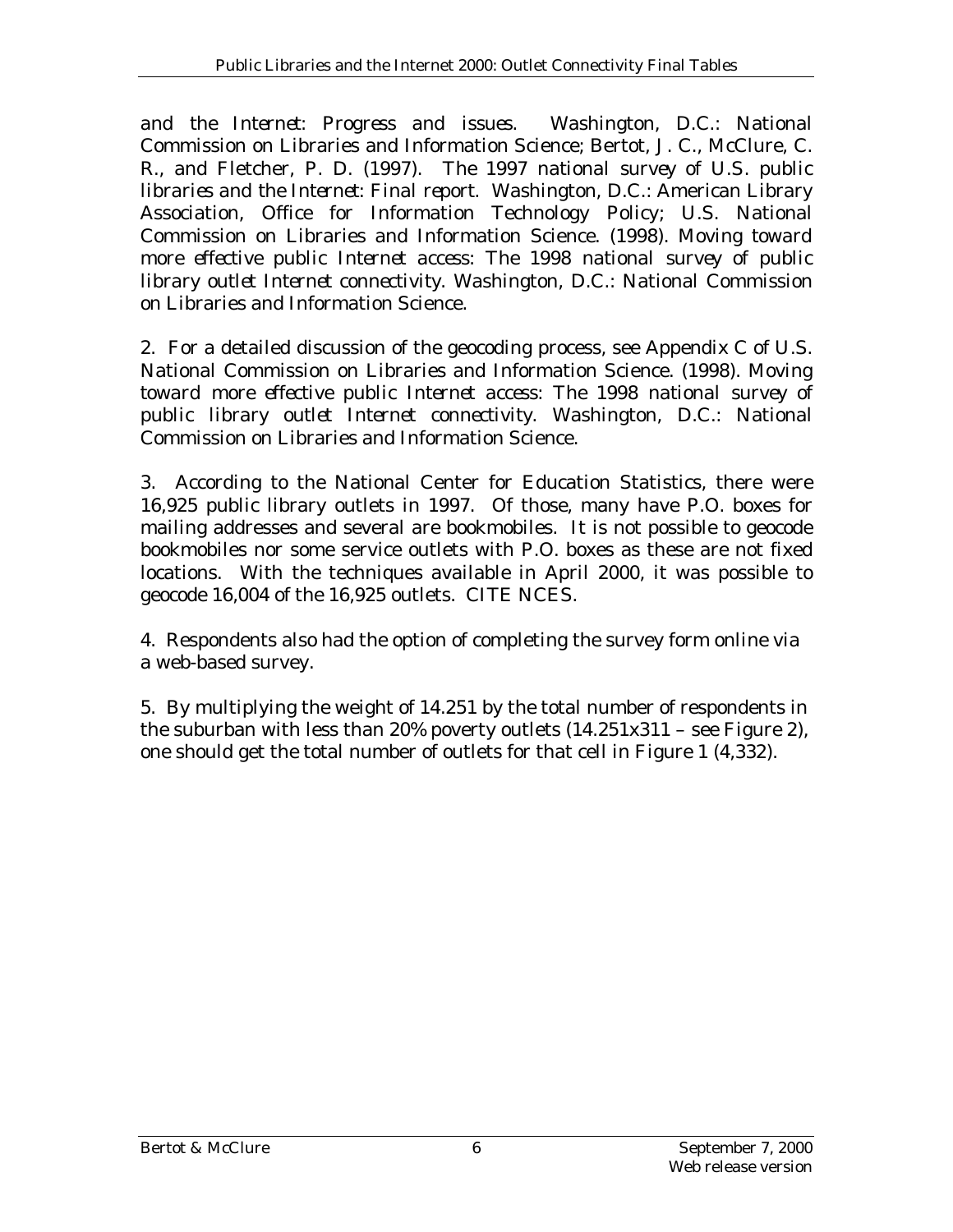## **APPENDIX A – SUMMARY FIGURES OF SURVEY FINDINGS**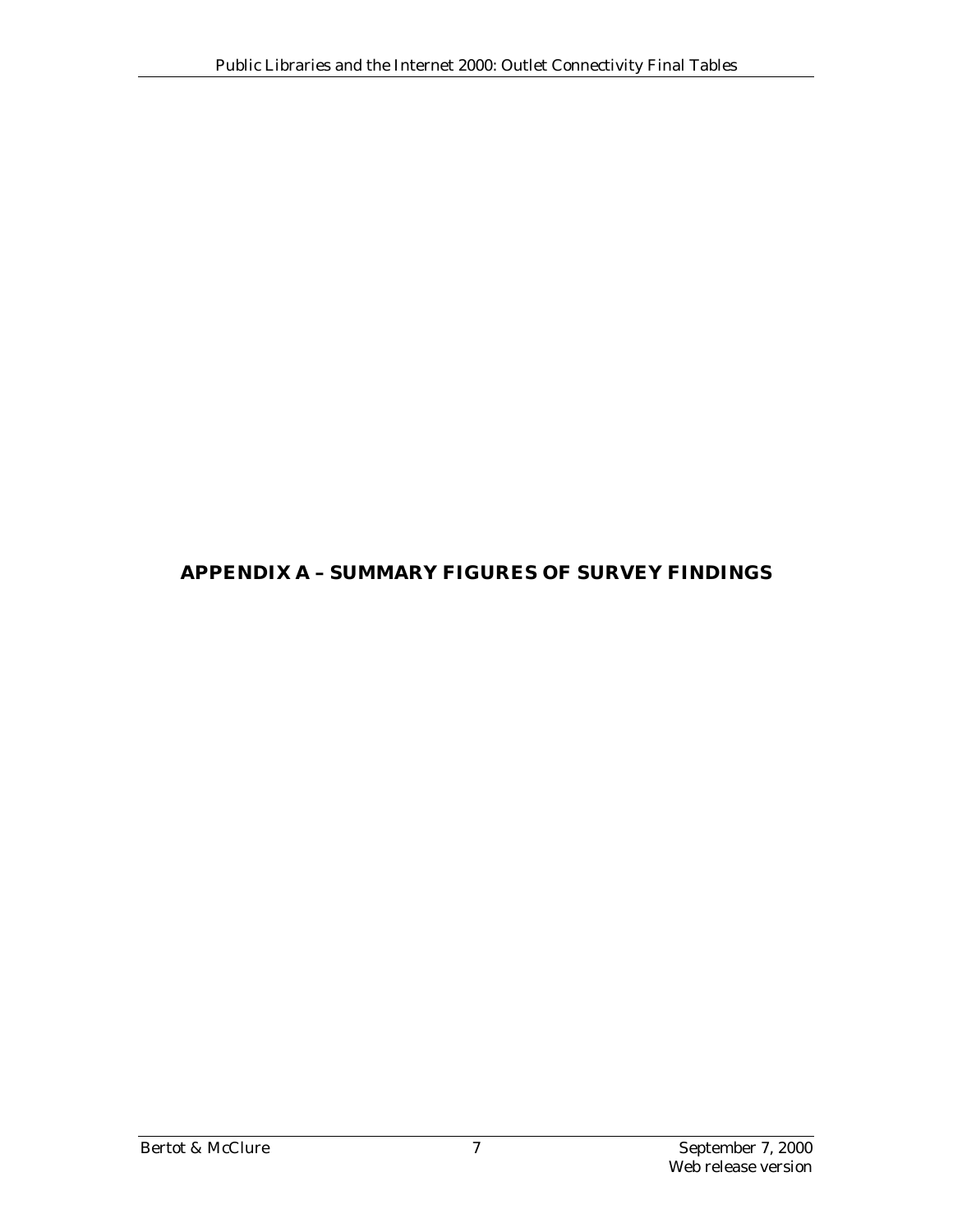| Figure 1. Public Library Outlets by Metropolitan Status and Poverty. |                                                             |             |           |              |  |  |  |  |  |
|----------------------------------------------------------------------|-------------------------------------------------------------|-------------|-----------|--------------|--|--|--|--|--|
|                                                                      | <b>Poverty</b>                                              |             |           |              |  |  |  |  |  |
|                                                                      | Less than 20%<br>More than 40%<br><b>Overall</b><br>20%-40% |             |           |              |  |  |  |  |  |
| Metropolitan                                                         |                                                             |             |           |              |  |  |  |  |  |
| <b>Status</b>                                                        |                                                             |             |           |              |  |  |  |  |  |
| <b>Urban</b>                                                         | 10.1%                                                       | 5.7%        | 1.4%      | 17.1%        |  |  |  |  |  |
|                                                                      | $(n=1,614)$                                                 | $(n=905)$   | $(n=223)$ | $(n=2,742)$  |  |  |  |  |  |
| <b>Suburban</b>                                                      | 27.7%                                                       | 2.0%        | 0.1%      | 29.8%        |  |  |  |  |  |
|                                                                      | $(n=4, 432)$                                                | $(n=316)$   | $(n=16)$  | $(n=4,764)$  |  |  |  |  |  |
| <b>Rural</b>                                                         | 42.5%                                                       | 10.1%       | 0.5%      | 53.1%        |  |  |  |  |  |
|                                                                      | $(n=6,801)$                                                 | $(n=1,611)$ | $(n=86)$  | $(n=8, 498)$ |  |  |  |  |  |
|                                                                      | 80.3%                                                       | 17.7%       | 2.0%      | 100.0%*      |  |  |  |  |  |
| <b>Overall</b>                                                       | $(n=12,847)$                                                | $(n=2,832)$ | $(n=325)$ | $(n=16,004)$ |  |  |  |  |  |
| Based on geocoding of 16,004 outlets.                                |                                                             |             |           |              |  |  |  |  |  |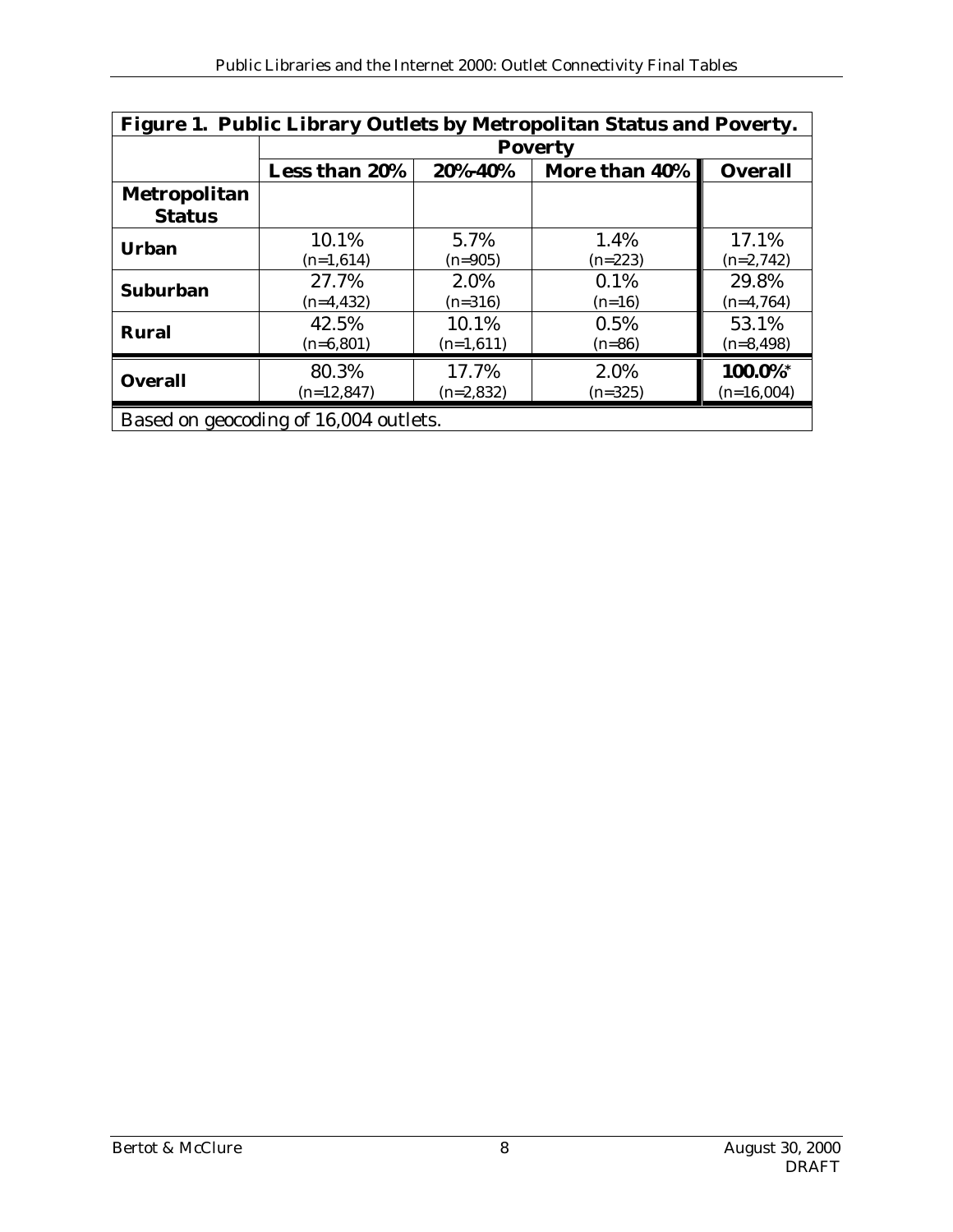| Figure 2. Response Rate of 2000 Outlet Study by Metropolitan Status<br>and Poverty. |                      |           |               |                |  |  |  |  |
|-------------------------------------------------------------------------------------|----------------------|-----------|---------------|----------------|--|--|--|--|
|                                                                                     | <b>Poverty</b>       |           |               |                |  |  |  |  |
|                                                                                     | <b>Less than 20%</b> | 20%-40%   | More than 40% | <b>Overall</b> |  |  |  |  |
| <b>Metropolitan</b>                                                                 |                      |           |               |                |  |  |  |  |
| <b>Status</b>                                                                       |                      |           |               |                |  |  |  |  |
| <b>Urban</b>                                                                        | 11.4%                | 5.3%      | 1.9%          | 18.6%          |  |  |  |  |
|                                                                                     | $(n=126)$            | $(n=59)$  | $(n=21)$      | $(n=205)$      |  |  |  |  |
| <b>Suburban</b>                                                                     | 28.1%                | 1.7%      | 0.4%          | 30.1%          |  |  |  |  |
|                                                                                     | $(n=311)$            | $(n=19)$  | $(n=4)$       | $(n=334)$      |  |  |  |  |
| <b>Rural</b>                                                                        | 42.2%                | 8.4%      | 0.6%          | 51.3%          |  |  |  |  |
|                                                                                     | $(n=468)$            | $(n=93)$  | $(n=7)$       | $(n=568)$      |  |  |  |  |
|                                                                                     | 81.7%                | 15.4%     | 2.9%          | 100.0%*        |  |  |  |  |
| <b>Overall</b>                                                                      | $(n=905)$            | $(n=171)$ | $(n=32)$      | $(n=1,108)$    |  |  |  |  |
| Based on 1,108 responses out of 1,500 for a total response rate of 73.9%.           |                      |           |               |                |  |  |  |  |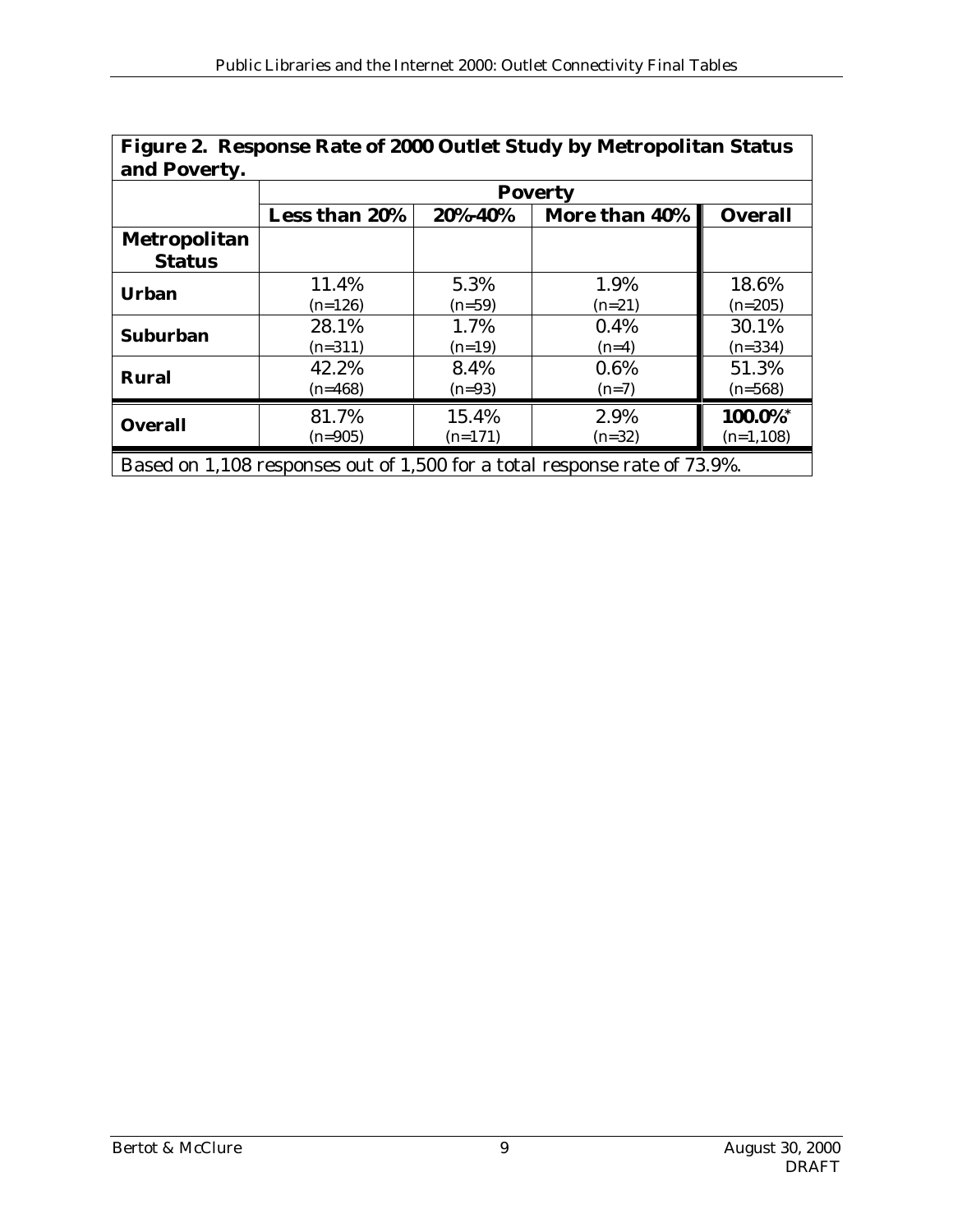| Figure 3. Public Library Outlets Connected to the Internet by |                      |             |               |                |  |  |  |  |  |  |
|---------------------------------------------------------------|----------------------|-------------|---------------|----------------|--|--|--|--|--|--|
| <b>Metropolitan Status and Poverty.</b>                       |                      |             |               |                |  |  |  |  |  |  |
|                                                               | <b>Poverty</b>       |             |               |                |  |  |  |  |  |  |
| Base=16,004                                                   | <b>Less than 20%</b> | 20%-40%     | More than 40% | <b>Overall</b> |  |  |  |  |  |  |
| Metropolitan                                                  |                      |             |               |                |  |  |  |  |  |  |
| <b>Status</b>                                                 |                      |             |               |                |  |  |  |  |  |  |
| <b>Urban</b>                                                  | 98.4%                | 100.0%      | 90.5%         | 98.3%          |  |  |  |  |  |  |
|                                                               | $+/- 1.3%$           | $+/-$ 0.0%  | $+/- 2.9\%$   | $+/- 1.3%$     |  |  |  |  |  |  |
|                                                               | $(n=1,588)$          | $(n=905)$   | $(n=202)$     | $(n=2,695)$    |  |  |  |  |  |  |
|                                                               | 98.4%                | 100.0%      | 100.0%        | 98.5%          |  |  |  |  |  |  |
| <b>Suburban</b>                                               | $+/- 1.3%$           | $+/-$ 0.0%  | $+/-$ 0.0%    | $+/- 1.2\%$    |  |  |  |  |  |  |
|                                                               | $(n=4,361)$          | $(n=316)$   | $(n=16)$      | $(n=4,693)$    |  |  |  |  |  |  |
|                                                               | 93.1%                | 93.5%       | 100.0%        | 93.3%          |  |  |  |  |  |  |
| <b>Rural</b>                                                  | $+/- 2.5%$           | $+/- 2.5\%$ | $+/-$ 0.0%    | $+/- 2.5%$     |  |  |  |  |  |  |
|                                                               | $(n=6, 336)$         | $(n=1,507)$ | $(n=86)$      | $(n=7,929)$    |  |  |  |  |  |  |
|                                                               | 95.6%                | 96.3%       | 92.8%         | 95.7%          |  |  |  |  |  |  |
| <b>Overall</b>                                                | $+/- 2.0\%$          | $+/- 1.9\%$ | $+/- 2.6%$    | $+/- 2.0\%$    |  |  |  |  |  |  |
|                                                               | $(n=12,285)$         | $(n=2,728)$ | $(n=302)$     | $(n=15,317)$   |  |  |  |  |  |  |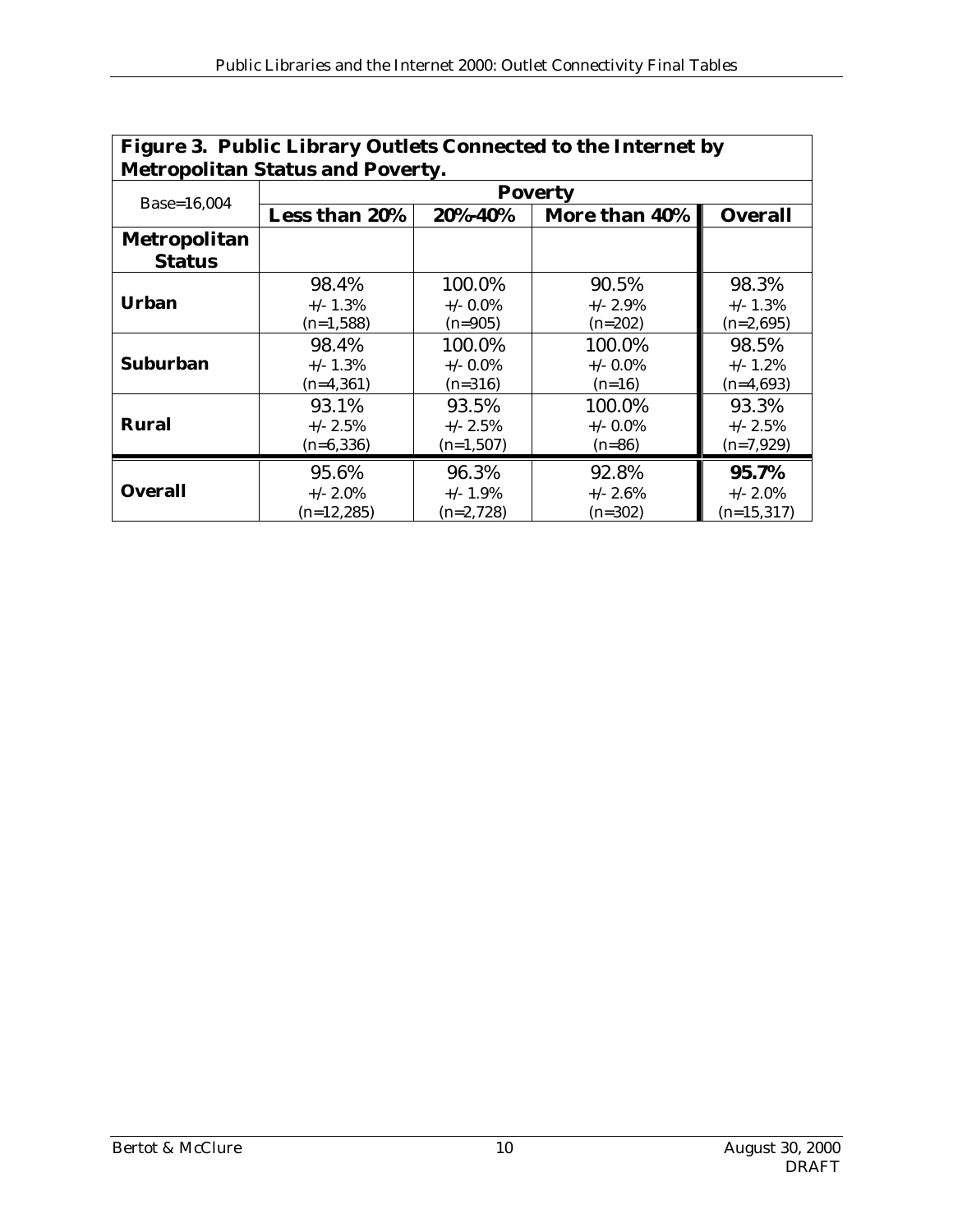| Figure 4. Connected Public Library Outlets that Provide Public |                |             |               |                |  |  |  |  |  |
|----------------------------------------------------------------|----------------|-------------|---------------|----------------|--|--|--|--|--|
| Access to the Internet by Metropolitan Status and Poverty.     |                |             |               |                |  |  |  |  |  |
|                                                                | <b>Poverty</b> |             |               |                |  |  |  |  |  |
| Base=16,004                                                    | Less than 20%  | 20%-40%     | More than 40% | <b>Overall</b> |  |  |  |  |  |
| Metropolitan                                                   |                |             |               |                |  |  |  |  |  |
| <b>Status</b>                                                  |                |             |               |                |  |  |  |  |  |
| <b>Urban</b>                                                   | 98.4%          | 98.3%       | 90.5%         | 97.7%          |  |  |  |  |  |
|                                                                | $+/- 1.3%$     | $+/- 1.3%$  | $+/- 2.9\%$   | $+/- 1.5\%$    |  |  |  |  |  |
|                                                                | $(n=1,588)$    | $(n=890)$   | $(n=202)$     | $(n=2,680)$    |  |  |  |  |  |
|                                                                | 97.1%          | 100.0%      | 100.0%        | 97.3%          |  |  |  |  |  |
| <b>Suburban</b>                                                | $+/- 1.7%$     | $+/-$ 0.0%  | $+/-$ 0.0%    | $+/- 1.6%$     |  |  |  |  |  |
|                                                                | $(n=4,304)$    | $(n=316)$   | $(n=16)$      | $(n=4,636)$    |  |  |  |  |  |
|                                                                | 91.5%          | 93.5%       | 100.0%        | 91.9%          |  |  |  |  |  |
| <b>Rural</b>                                                   | $+/- 2.8%$     | $+/- 2.5\%$ | $+/-$ 0.0%    | $+/- 2.7\%$    |  |  |  |  |  |
|                                                                | $(n=6,220)$    | $(n=1,507)$ | $(n=86)$      | $(n=7,813)$    |  |  |  |  |  |
|                                                                | 94.3%          | 95.8%       | 93.5%         | 94.5%          |  |  |  |  |  |
| <b>Overall</b>                                                 | $+/- 2.3%$     | $+/- 2.0\%$ | $+/- 2.5%$    | $+/- 2.3%$     |  |  |  |  |  |
|                                                                | $(n=12, 112)$  | $(n=2,713)$ | $(n=304)$     | $(n=15, 128)$  |  |  |  |  |  |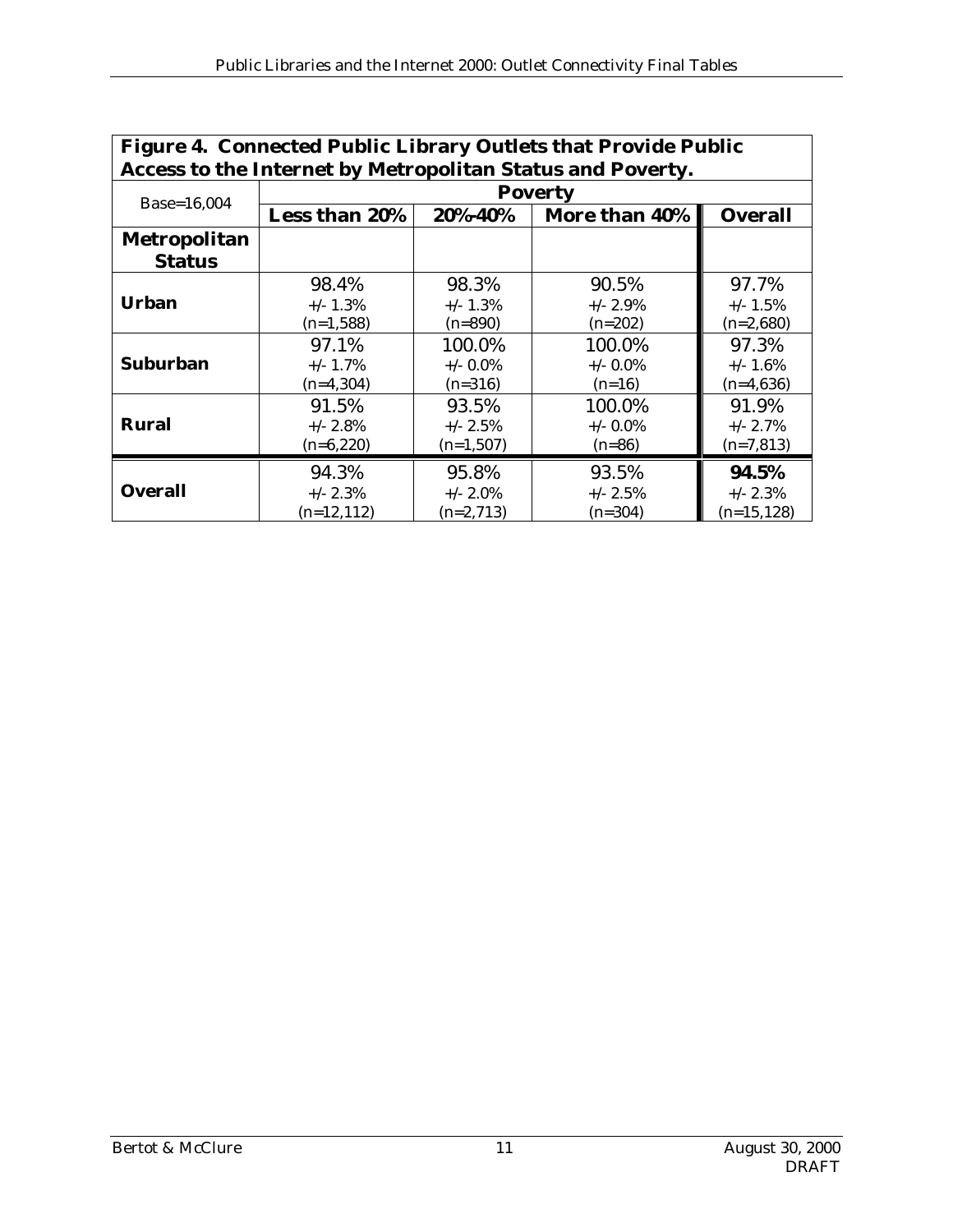| Figure 5. Average Number of Public Library Outlet Graphical Public<br><b>Access Internet Terminals by Metropolitan Status and Poverty.</b> |                      |              |               |                |  |  |  |  |  |
|--------------------------------------------------------------------------------------------------------------------------------------------|----------------------|--------------|---------------|----------------|--|--|--|--|--|
|                                                                                                                                            | <b>Poverty</b>       |              |               |                |  |  |  |  |  |
| Base=15,128                                                                                                                                | <b>Less than 20%</b> | 20%-40%      | More than 40% | <b>Overall</b> |  |  |  |  |  |
| <b>Metropolitan</b>                                                                                                                        |                      |              |               |                |  |  |  |  |  |
| <b>Status</b>                                                                                                                              |                      |              |               |                |  |  |  |  |  |
| <b>Urban</b>                                                                                                                               | 13.7                 | 24.9         | 11.9          | 17.3           |  |  |  |  |  |
|                                                                                                                                            | range: 1-191         | range: 1-700 | range: 2-32   | range: 1-700   |  |  |  |  |  |
| <b>Suburban</b>                                                                                                                            | 8.9                  | 6.5          | 3.5           | 8.7            |  |  |  |  |  |
|                                                                                                                                            | range: 1-220         | range: 1-23  | range: 2-5    | range: 1-220   |  |  |  |  |  |
| <b>Rural</b>                                                                                                                               | 4.6                  | 6.1          | 5.9           | 4.9            |  |  |  |  |  |
|                                                                                                                                            | range: 1-41          | range: 1-38  | range: 1-19   | range: $1-41$  |  |  |  |  |  |
| <b>Overall</b>                                                                                                                             | 7.3                  | 12.3         | 7.2           | 8.3            |  |  |  |  |  |
|                                                                                                                                            | range: 1-220         | range: 1-700 | range 1-32    | range: 1-700   |  |  |  |  |  |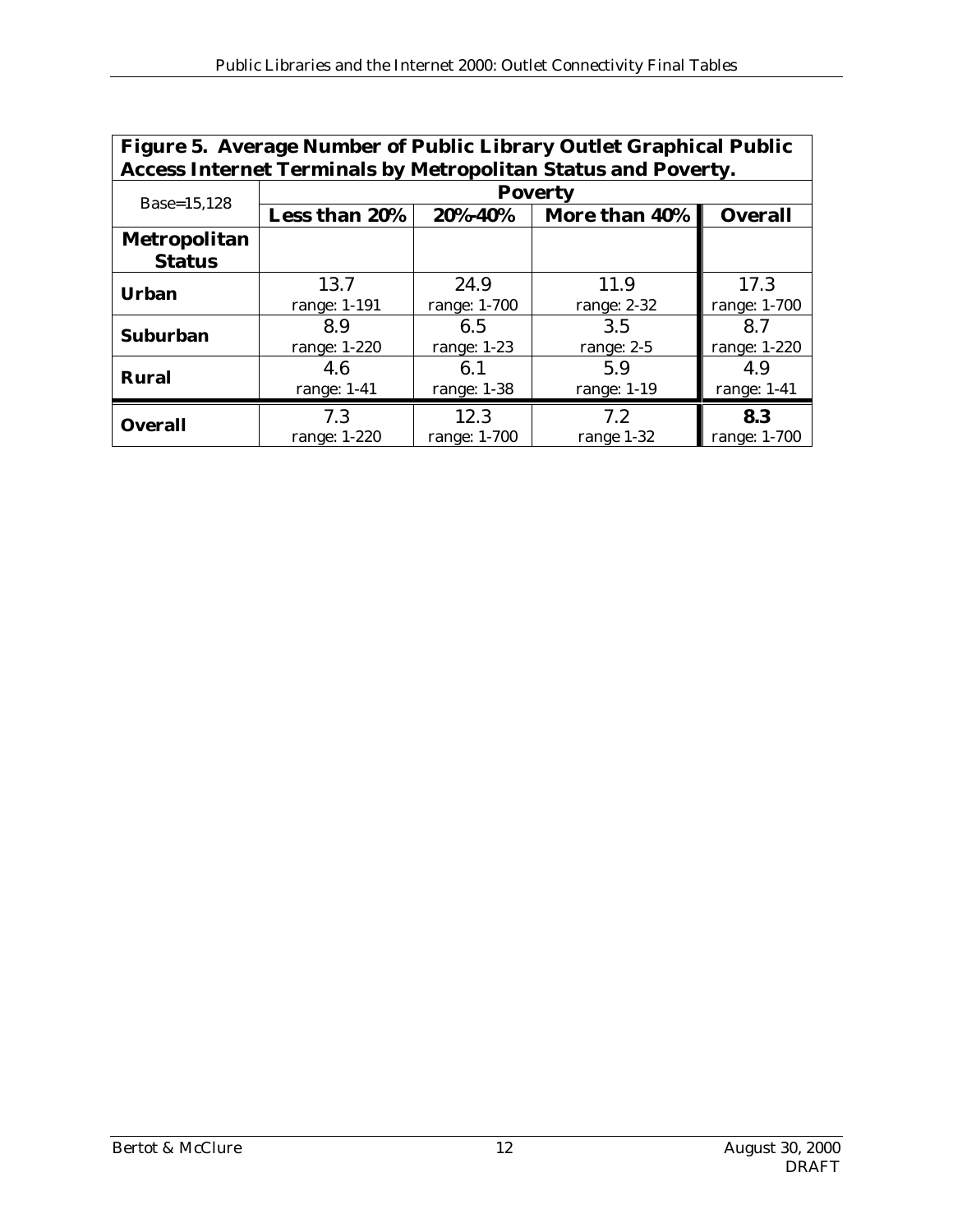| Figure 6. Frequency Analysis of Public Library Outlet Number of<br><b>Graphical Public Access Workstations.</b> |                                                                        |  |  |  |  |  |
|-----------------------------------------------------------------------------------------------------------------|------------------------------------------------------------------------|--|--|--|--|--|
| Quartile                                                                                                        | <b>Number of Graphical</b><br><b>Workstations</b><br><b>Per Outlet</b> |  |  |  |  |  |
| (25%)                                                                                                           |                                                                        |  |  |  |  |  |
| $2(50\%)$                                                                                                       |                                                                        |  |  |  |  |  |
| 3(75%)                                                                                                          |                                                                        |  |  |  |  |  |
| Base=15.128                                                                                                     |                                                                        |  |  |  |  |  |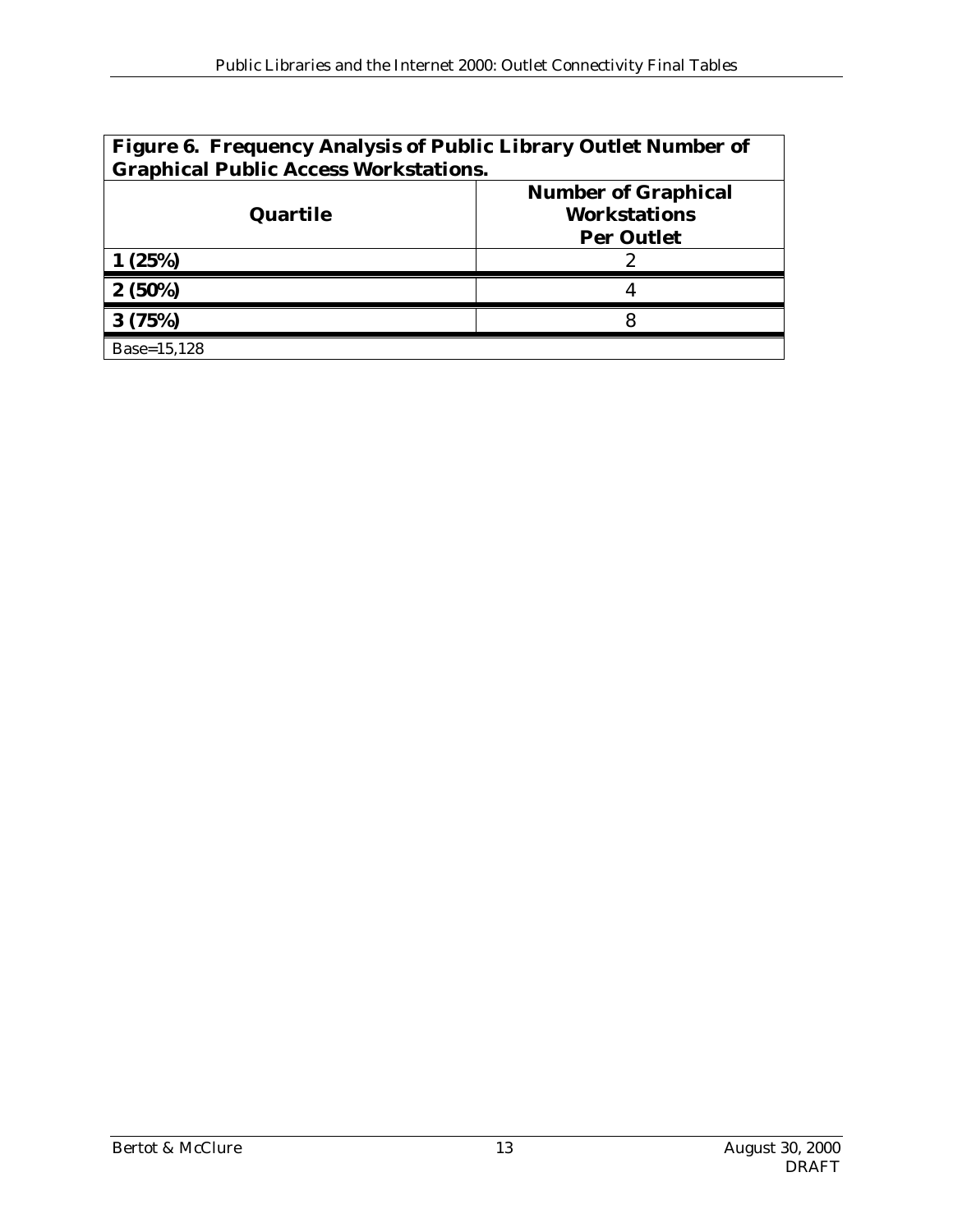| Figure 7. Public Library Outlet Maximum Speed of Public Access |                                    |                                     |                                     |                                      |                                   |                                  |                                      |  |
|----------------------------------------------------------------|------------------------------------|-------------------------------------|-------------------------------------|--------------------------------------|-----------------------------------|----------------------------------|--------------------------------------|--|
| <b>Internet Services by Metropolitan Status and Poverty.</b>   |                                    |                                     |                                     |                                      |                                   |                                  |                                      |  |
|                                                                |                                    | <b>Metropolitan Status</b>          |                                     |                                      | <b>Poverty Level</b>              |                                  |                                      |  |
| Base=15,128                                                    | <b>Urban</b>                       | <b>Suburban</b>                     | Rural                               | Less<br>than 20%                     | 20%-40%                           | More<br>than<br>40%              | <b>Overall</b>                       |  |
| <b>Maximum</b><br><b>Speed</b>                                 |                                    |                                     |                                     |                                      |                                   |                                  |                                      |  |
| Less than<br>56kbps                                            | 1.0%<br>$+/-$ 0.1%<br>$(n=26)$     | 2.5%<br>$+/- 1.5%$<br>$(n=114)$     | 9.4%<br>$+/- 2.9\%$<br>$(n=738)$    | 6.7%<br>$+/- 2.7\%$<br>$(n=808)$     | 0.7%<br>$+/- 2.9%$<br>$(n=16)$    | 0.0%<br>$+/-$ 0.0%<br>$(n=0)$    | 5.8%<br>$+/- 2.3%$<br>$(n=877)$      |  |
| 56kbps dial-<br>up                                             | 1.0%<br>$+/-$ 0.1%<br>$(n=26)$     | 7.4%<br>$+/- 2.6%$<br>$(n=344)$     | 25.3%<br>$+/- 4.3%$<br>$(n=1,975)$  | 17.7%<br>$+/- 3.8\%$<br>$(n=2, 141)$ | 9.5%<br>$+/- 2.9%$<br>$(n=204)$   | 16.2%<br>$+/- 3.7\%$<br>$(n=49)$ | 15.5%<br>$+/- 3.6%$<br>$(n=2,345)$   |  |
| 56kbps<br>direct<br>connect                                    | 10.0%<br>$+/- 3.0\%$<br>$(n=269)$  | 25.6%<br>$+/- 4.4%$<br>$(n=1, 184)$ | 29.8%<br>$+/- 4.6%$<br>$(n=2,331)$  | 24.4%<br>$+/- 4.3%$<br>$(n=2,995)$   | 8.7%<br>$+/- 2.9%$<br>$(n=186)$   | 26.3%<br>$+/- 4.4%$<br>$(n=80)$  | 25.0%<br>$+/- 4.3%$<br>$(n=3,784)$   |  |
| $64kbps -$<br>128kbps                                          | 7.9%<br>$+/- 2.7%$<br>$(n=211)$    | 9.0%<br>$+/- 2.7%$<br>$(n=417)$     | 6.9%<br>$+/- 2.5%$<br>$(n=543)$     | 7.1%<br>$+/- 2.6%$<br>$(n=863)$      | 5.1%<br>$+/- 2.9%$<br>$(n=108)$   | 8.3%<br>$+/- 2.7\%$<br>$(n=25)$  | 7.7%<br>$+/-2.7%$<br>$(n=1, 171)$    |  |
| 128kbps -<br>1.5mbps                                           | 15.7%<br>$+/- 3.6\%$<br>$(n=420)$  | 6.6%<br>$+/- 2.5%$<br>$(n=304)$     | 3.8%<br>$+/- 1.9\%$<br>$(n=296)$    | 6.0%<br>$+/- 2.4%$<br>$(n=727)$      | 6.8%<br>$+/- 2.9%$<br>$(n=146)$   | 0.0%<br>$+/-$ 0.0%<br>$(n=0)$    | 6.7%<br>$+/- 2.5%$<br>$(n=1,020)$    |  |
| <b>T1</b><br>(1.5mbps)                                         | 56.9%<br>$+/- 4.9%$<br>$(n=1,524)$ | 45.6%<br>$+/- 4.9%$<br>$(n=2, 115)$ | 23.4%<br>$+/- 4.2\%$<br>$(n=1,831)$ | 35.3%<br>$+/- 4.8%$<br>$(n=4,272)$   | 23.5%<br>$+/- 2.9\%$<br>$(n=502)$ | 41.6%<br>$+/- 4.9%$<br>$(n=126)$ | 36.2%<br>$+/- 4.8\%$<br>$(n=5, 471)$ |  |
| <b>Greater than</b><br>1.5mbps                                 | 7.7%<br>$+/- 2.6%$<br>$(n=205)$    | 3.4%<br>$+/- 1.8%$<br>$(n=157)$     | 1.3%<br>$+/- 1.1\%$<br>$(n=99)$     | 2.9%<br>$+/- 1.7\%$<br>$(n=346)$     | 0.6%<br>$+/- 2.9%$<br>$(n=12)$    | 7.5%<br>$+/- 2.6%$<br>$(n=123)$  | 3.0%<br>$+/- 1.7%$<br>$(n=461)$      |  |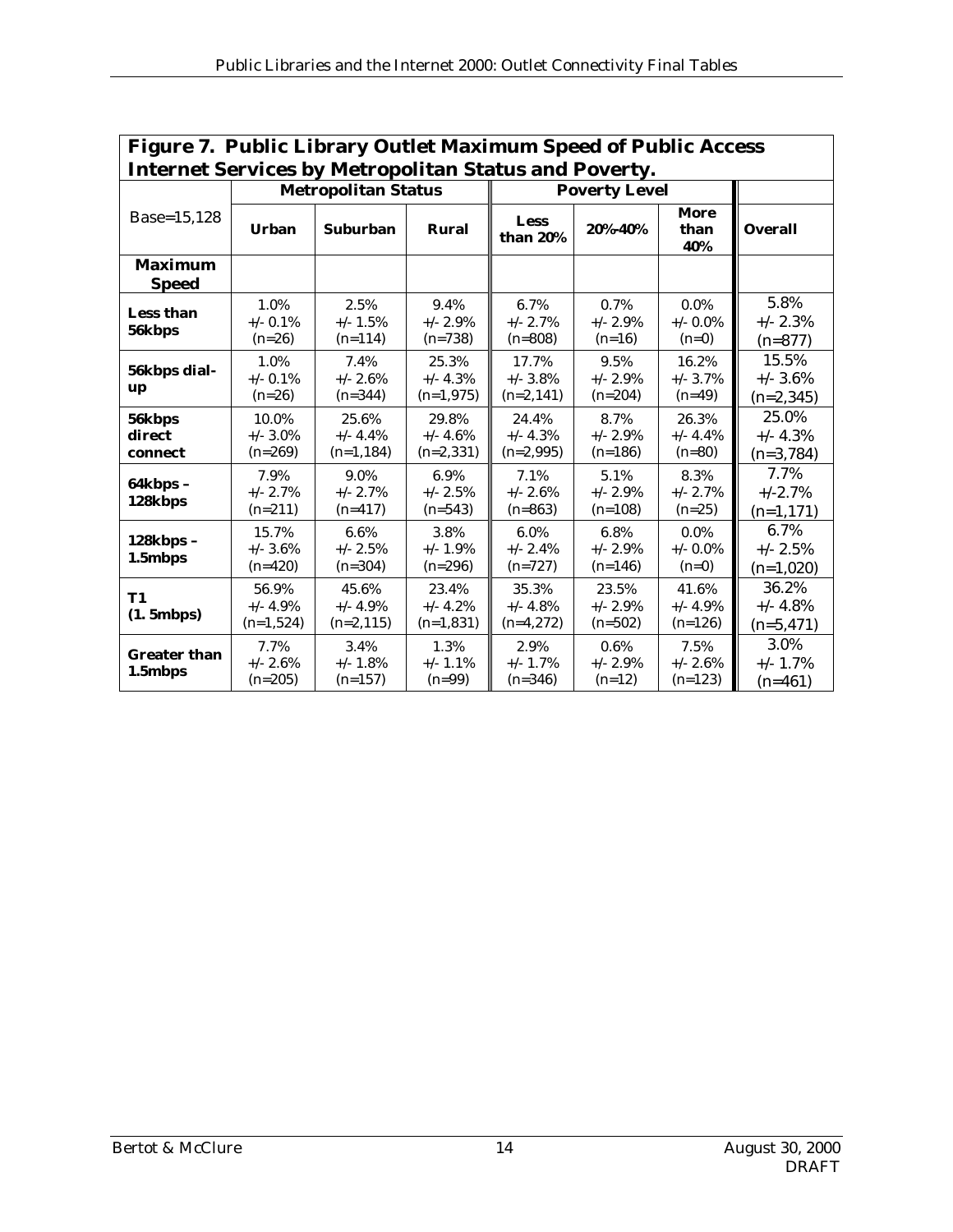| Figure 8. Public Library Outlet Funding for Internet-Related                               |                                                                   |                                     |                                     |                                     |                                     |                                  |                                     |  |
|--------------------------------------------------------------------------------------------|-------------------------------------------------------------------|-------------------------------------|-------------------------------------|-------------------------------------|-------------------------------------|----------------------------------|-------------------------------------|--|
|                                                                                            | Technology and Infrastructure by Metropolitan Status and Poverty. |                                     |                                     |                                     |                                     |                                  |                                     |  |
|                                                                                            |                                                                   | <b>Metropolitan Status</b>          |                                     |                                     | <b>Poverty Level</b>                |                                  |                                     |  |
| Base=15,128                                                                                | <b>Urban</b>                                                      | <b>Suburban</b>                     | Rural                               | Less than<br>20%                    | 20%-40%                             | More<br>than<br>40%              | <b>Overall</b>                      |  |
| <b>Funding</b><br><b>Source</b>                                                            |                                                                   |                                     |                                     |                                     |                                     |                                  |                                     |  |
| Operating<br>funds from<br>local govern-<br>ment/tax<br>districts                          | 96.2%<br>$+/- 1.9\%$<br>$(n=2,579)$                               | 90.1%<br>$+/- 2.9%$<br>$(n=4, 176)$ | 83.3%<br>$+/- 3.7%$<br>$(n=6,507)$  | 87.2%<br>$+/- 3.3%$<br>$(n=10,560)$ | 91.1%<br>$+/- 2.8%$<br>$(n=2,472)$  | 75.5%<br>$+/- 4.3%$<br>$(n=229)$ | 87.7%<br>$+/- 3.3%$<br>$(n=13,262)$ |  |
| Operating<br>funds from<br>state library                                                   | 19.7%<br>$+/- 3.9\%$<br>$(n=529)$                                 | 19.6%<br>$+/- 3.9%$<br>$(n=908)$    | 27.2%<br>$+/- 4.4%$<br>$(n=2,126)$  | 21.1%<br>$+/- 4.1%$<br>$(n=2, 559)$ | 34.8%<br>$+/- 4.8%$<br>$(n=943)$    | 20.1%<br>$+/- 4.0\%$<br>$(n=61)$ | 23.6%<br>$+/- 4.2%$<br>$(n=3, 563)$ |  |
| State grants                                                                               | 33.6%<br>$+/- 4.7\%$<br>$(n=899)$                                 | 27.2%<br>$+/- 4.4%$<br>$(n=1,261)$  | 29.6%<br>$+/- 4.6%$<br>$(n=2,312)$  | 29.1%<br>$+/- 4.5%$<br>$(n=3,526)$  | 30.5%<br>$+/- 4.6%$<br>$(n=826)$    | 39.6%<br>$+/- 4.9%$<br>$(n=120)$ | 29.6%<br>$+/- 4.6%$<br>$(n=4, 472)$ |  |
| Federal<br>government<br>funds (LSTA,<br>TIAPP)                                            | 23.3%<br>$+/- 4.2%$<br>$(n=626)$                                  | 12.6%<br>$+/- 3.3%$<br>$(n=583)$    | 19.9%<br>$+/- 4.0%$<br>$(n=1, 558)$ | 17.8%<br>$+/- 3.8%$<br>$(n=2, 153)$ | 19.8%<br>$+/- 4.0%$<br>$(n=537)$    | 25.3%<br>$+/- 4.4%$<br>$(n=77)$  | 18.3%<br>$+/-3.9%$<br>$(n=2,767)$   |  |
| <b>Education Rate</b><br>(E-rate)<br>discount                                              | 58.9%<br>+/- 4.9%<br>$(n=1,580)$                                  | 44.1%<br>$+/- 5.0%$<br>$(n=2,043)$  | 48.2%<br>$+/- 5.0%$<br>$(n=3,769)$  | 45.4%<br>$+/- 5.0%$<br>$(n=5, 496)$ | 62.1%<br>$+/- 4.9%$<br>$(n=1,684)$  | 69.6%<br>$+/- 4.6%$<br>$(n=211)$ | 48.9%<br>$+/- 5.0%$<br>$(n=7,392)$  |  |
| Library<br>foundation<br>funds                                                             | 20.5%<br>$+/- 4.0%$<br>$(n=549)$                                  | 2.8%<br>$+/- 1.6%$<br>$(n=128)$     | 7.4%<br>$+/- 2.6%$<br>$(n=577)$     | 7.1%<br>$+/- 2.6%$<br>$(n=857)$     | 13.1%<br>$+/- 3.4%$<br>$(n=355)$    | 14.0%<br>$+/- 3.5%$<br>$(n=32)$  | 8.3%<br>$+/- 2.8%$<br>$(n=1,255)$   |  |
| Special grant<br>funding (e.g.,<br><b>Gates Library</b><br>Program)                        | 45.5%<br>$+/- 5.0\%$<br>$(n=1,220)$                               | 25.9%<br>$+/- 4.3%$<br>$(n=1, 119)$ | 29.8%<br>$+/- 4.6%$<br>$(n=2,331)$  | 26.1%<br>$+/- 4.4%$<br>$(n=3, 162)$ | 53.1%<br>$+/- 5.0\%$<br>$(n=1,440)$ | 48.4%<br>$+/- 5.0%$<br>$(n=147)$ | 31.4%<br>$+/- 4.6%$<br>$(n=4,749)$  |  |
| Gifts.<br>contributions,<br>donations                                                      | 17.9%<br>$+/- 3.8%$<br>$(n=480)$                                  | 21.7%<br>$+/- 4.1\%$<br>$(n=1,006)$ | 30.0%<br>$+/- 4.6%$<br>$(n=2,342)$  | 26.9%<br>$+/- 4.4%$<br>$(n=3,259)$  | 18.2%<br>$+/- 3.9%$<br>$(n=494)$    | 24.7%<br>$+/- 4.3%$<br>$(n=75)$  | 25.3%<br>$+/- 4.3%$<br>$(n=3,828)$  |  |
| Local fund<br>raisers                                                                      | 4.7%<br>$+/- 2.1%$<br>$(n=126)$                                   | 7.5%<br>2.3%<br>$(n=347)$           | 9.2%<br>$+/- 2.9%$<br>$(n=719)$     | 8.5%<br>$+/- 2.8%$<br>$(n=1,028)$   | 4.3%<br>$+/- 2.0%$<br>$(n=118)$     | 15.1%<br>$+/- 3.6%$<br>$(n=46)$  | 7.9%<br>$+/- 2.7%$<br>$(n=1, 192)$  |  |
| Other income<br>sources                                                                    | 5.8%<br>$+/- 2.3%$<br>$(n=155)$                                   | 9.9%<br>$+/- 3.0\%$<br>$(n=460)$    | 8.8%<br>$+/- 2.8%$<br>$(n=691)$     | 9.7%<br>$+/- 2.9%$<br>$(n=1,172)$   | 3.6%<br>$+/- 1.9%$<br>$(n=98)$      | 11.8%<br>$+/- 3.2%$<br>$(n=36)$  | 8.6%<br>$+/- 2.8%$<br>$(n=1,306)$   |  |
| Percentages will not total to 100.0% as respondents could select multiple funding options. |                                                                   |                                     |                                     |                                     |                                     |                                  |                                     |  |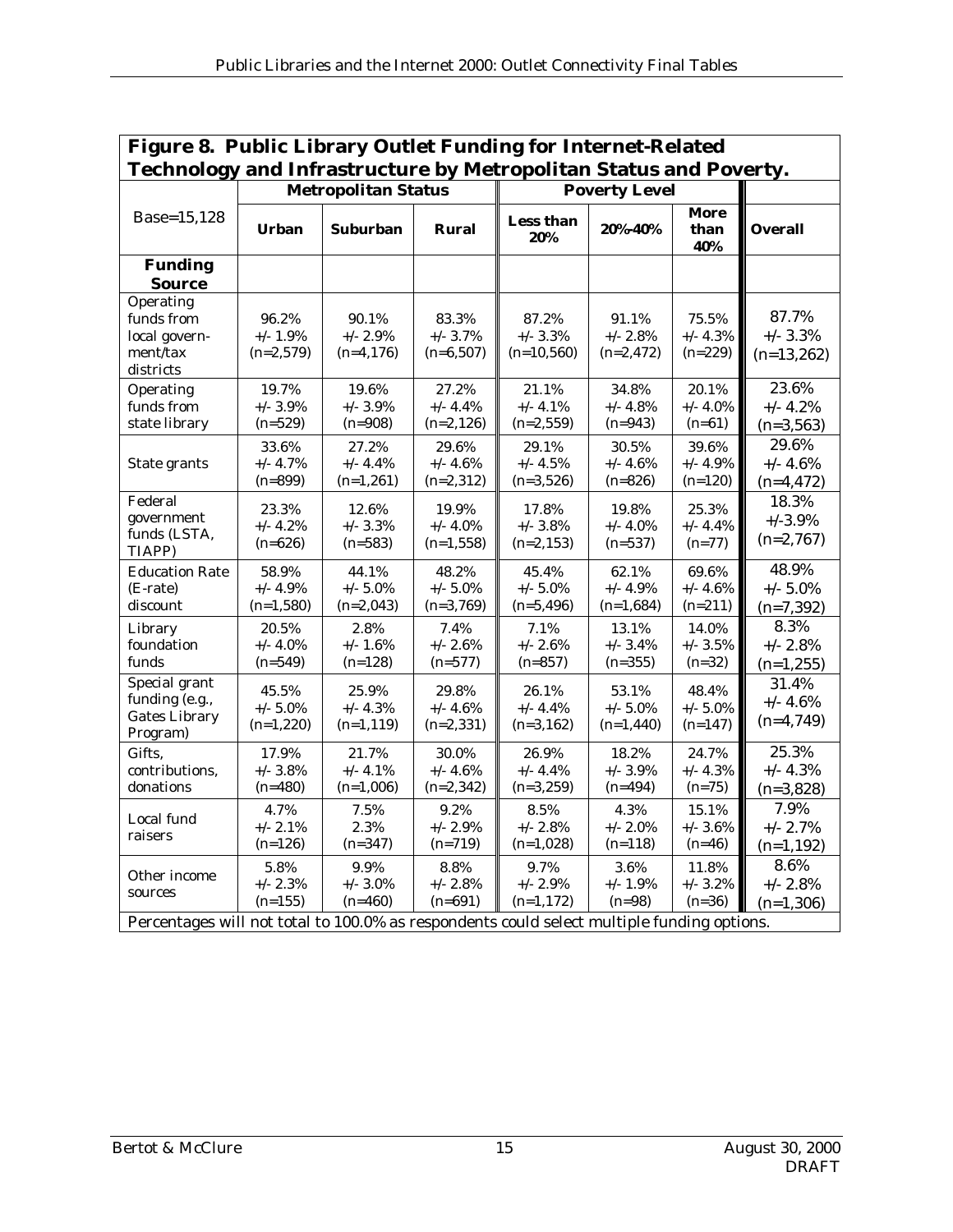| Figure 9. Public Library Outlet Public Access Database Subscription |                                     |                                     |                                      |                                      |                                     |                                   |                                      |
|---------------------------------------------------------------------|-------------------------------------|-------------------------------------|--------------------------------------|--------------------------------------|-------------------------------------|-----------------------------------|--------------------------------------|
| <b>Services by Metropolitan Status and Poverty.</b>                 |                                     |                                     |                                      |                                      |                                     |                                   |                                      |
|                                                                     |                                     | <b>Metropolitan Status</b>          |                                      |                                      | <b>Poverty Level</b>                |                                   |                                      |
| Base=15,128                                                         | <b>Urban</b>                        | <b>Suburban</b>                     | Rural                                | Less than<br>20%                     | 20%-40%                             | More<br>than<br>40%               | <b>Overall</b>                       |
| Subscription<br><b>Database</b><br><b>Services</b>                  |                                     |                                     |                                      |                                      |                                     |                                   |                                      |
| On all<br>workstations                                              | 77.3%<br>$+/- 4.1\%$<br>$(n=2,071)$ | 63.9%<br>$+/- 4.8%$<br>$(n=2,960)$  | 52.6%<br>$+/- 5.0\%$<br>$(n=4,108)$  | 59.1%<br>$+/- 4.9%$<br>$(n=7,161)$   | 66.6%<br>$+/- 4.7%$<br>$(n=1,807)$  | 56.2%<br>$+/- 5.0\%$<br>$(n=171)$ | 60.4%<br>$+/- 4.9%$<br>$(n=9, 139)$  |
| On some<br>workstations                                             | 19.8%<br>$+/- 4.0\%$<br>$(n=532)$   | 25.2%<br>$+/- 4.3\%$<br>$(n=1,168)$ | 18.2%<br>$+/- 3.8\%$<br>$(n=1, 426)$ | 20.7%<br>$+/- 4.1\%$<br>$(n=2,511)$  | 20.1%<br>$+/- 4.0\%$<br>$(n=545)$   | 22.8%<br>$+/- 4.2%$<br>$(n=69)$   | 20.7%<br>$+/- 4.0\%$<br>$(n=3, 125)$ |
| On no<br>workstations                                               | 2.9%<br>$+/- 1.7\%$<br>$(n=77)$     | 10.9%<br>$+/-$ 3.1%<br>$(n=508)$    | 29.0%<br>$+/- 4.5%$<br>$(n=2,265)$   | 20.0%<br>$+/- 4.0\%$<br>$(n=2, 425)$ | 13.3%<br>$+/- 3.4\%$<br>$(n=360)$   | 21.0%<br>$+/- 4.1\%$<br>$(n=64)$  | 18.8%<br>$+/- 3.9\%$<br>$(n=2,849)$  |
| Subscription<br>services offered<br>remotely to off-<br>site users  | 59.6%<br>$+/- 4.9\%$<br>$(n=1,598)$ | 43.9%<br>$+/- 5.0\%$<br>$(n=2,036)$ | 23.4%<br>$+/- 4.2%$<br>$(n=1,831)$   | 35.6%<br>$+/- 4.8%$<br>$(n=4,314)$   | 39.0%<br>$+/- 4.9\%$<br>$(n=1,059)$ | 30.6%<br>$+/- 4.6%$<br>$(n=93)$   | 36.1%<br>$+/-4.8%$<br>$(n=5, 465)$   |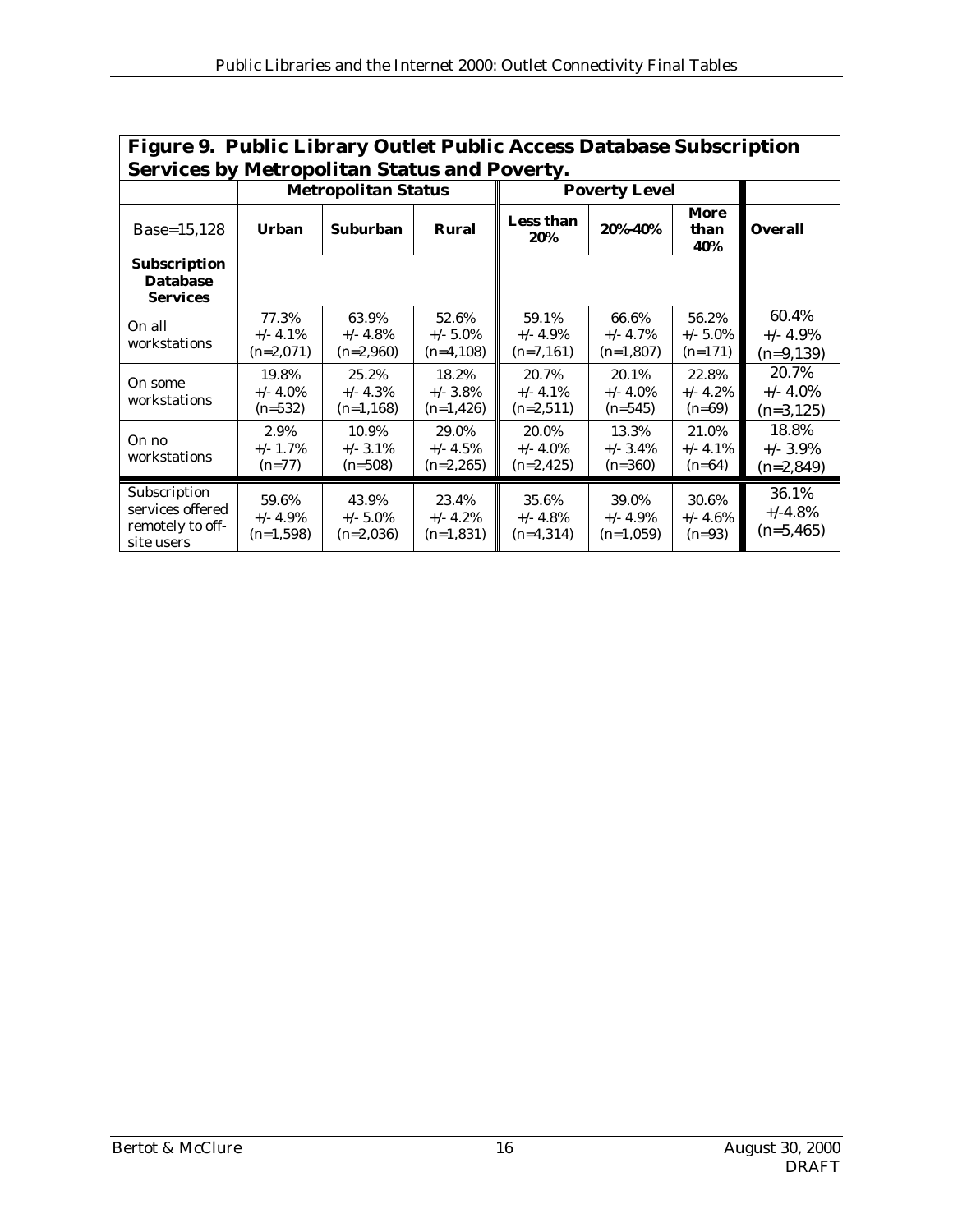| Figure 10. Public Library Outlet Public Access Provision of Special |
|---------------------------------------------------------------------|
| Hardware/Software for Individuals with Disabilities by Metropolitan |
| <b>Status and Poverty.</b>                                          |

|                                                                  | <b>Metropolitan Status</b>          |                                     | <b>Poverty Level</b>                |                                     |                                     |                                   |                                      |
|------------------------------------------------------------------|-------------------------------------|-------------------------------------|-------------------------------------|-------------------------------------|-------------------------------------|-----------------------------------|--------------------------------------|
| Base=15,128                                                      | <b>Urban</b>                        | <b>Suburban</b>                     | Rural                               | Less than<br>20%                    | 20%-40%                             | More<br>than<br>40%               | <b>Overall</b>                       |
| Hardware/<br>Software for<br>Persons with<br><b>Disabilities</b> |                                     |                                     |                                     |                                     |                                     |                                   |                                      |
| On all<br>workstations                                           | 8.7%<br>$+/- 2.8\%$<br>$(n=233)$    | 7.0%<br>$+/- 2.6\%$<br>$(n=325)$    | 9.3%<br>$+/- 2.9\%$<br>$(n=725)$    | 5.8%<br>$+/- 2.3\%$<br>$(n=706)$    | 20.4%<br>$+/- 4.0\%$<br>$(n=554)$   | 7.5%<br>$+/- 2.6\%$<br>$(n=23)$   | 8.5%<br>$+/- 2.8\%$<br>$(n=1,284)$   |
| On some<br>workstations                                          | 26.6%<br>$+/- 4.4\%$<br>$(n=713)$   | 23.9%<br>$+/- 4.3\%$<br>$(n=1,109)$ | 6.1%<br>$+/- 3.7\%$<br>$(n=1,256)$  | 18.5%<br>$+/- 3.9\%$<br>$(n=2,242)$ | 29.6%<br>$+/- 4.6\%$<br>$(n=804)$   | 10.5%<br>$+/-$ 3.1%<br>$(n=32)$   | 20.3%<br>$+/- 4.0\%$<br>$(n=3,078)$  |
| On no<br>workstations                                            | 64.7%<br>$+/- 4.8\%$<br>$(n=1,734)$ | 69.1%<br>$+/- 4.6\%$<br>$(n=3,201)$ | 74.6%<br>$+/- 4.4\%$<br>$(n=5,832)$ | 75.7%<br>$+/- 4.3\%$<br>$(n=9,163)$ | 49.9%<br>$+/- 5.0\%$<br>$(n=1,355)$ | 82.0%<br>$+/- 3.9\%$<br>$(n=249)$ | 71.2%<br>$+/- 4.5\%$<br>$(n=10.767)$ |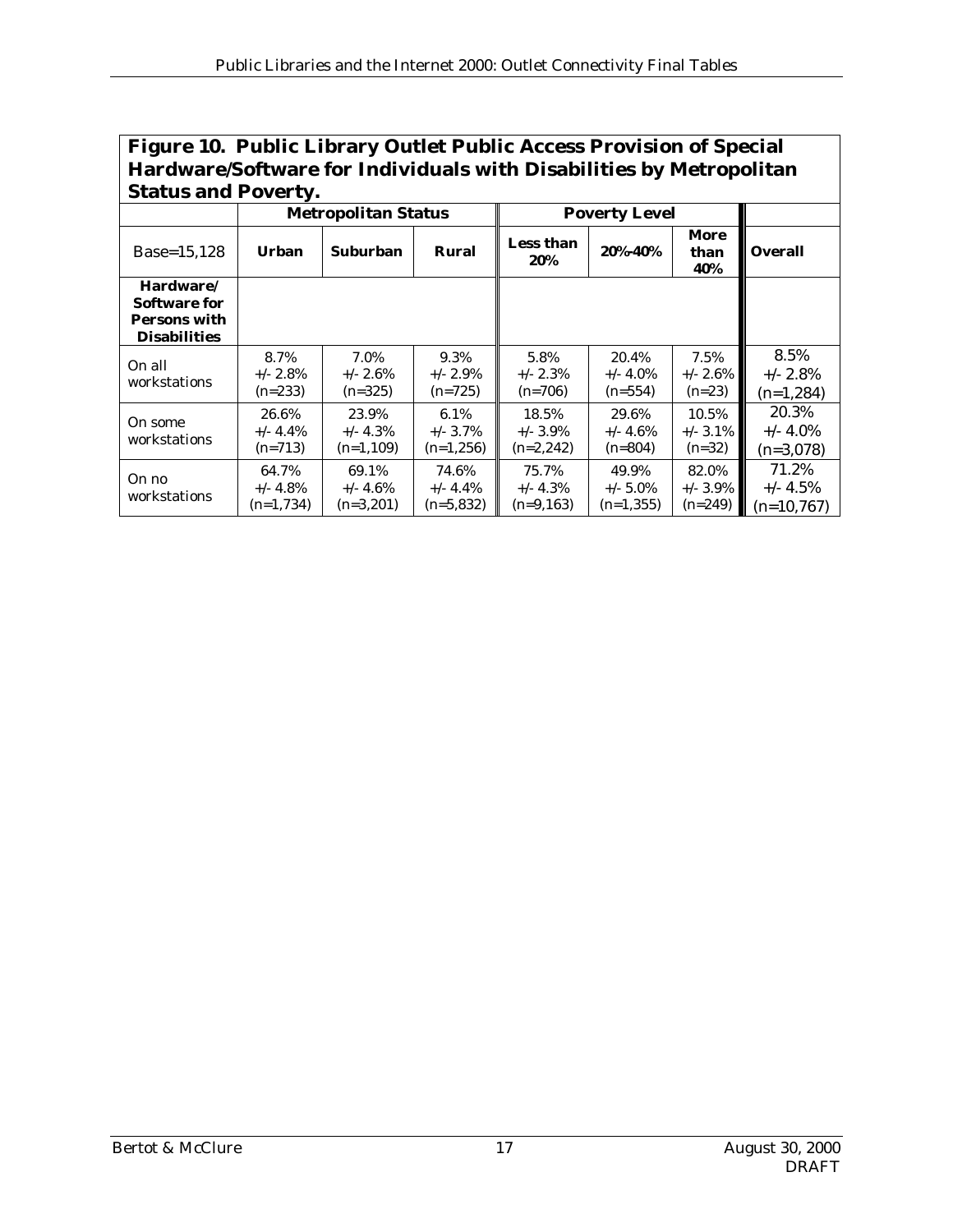| Figure 11. Public Library Outlet Public Access Internet Blocking of<br><b>Internet Services by Metropolitan Status and Poverty.</b> |                                   |                                     |                                     |                                     |                                     |                                  |                                      |  |
|-------------------------------------------------------------------------------------------------------------------------------------|-----------------------------------|-------------------------------------|-------------------------------------|-------------------------------------|-------------------------------------|----------------------------------|--------------------------------------|--|
|                                                                                                                                     |                                   | <b>Metropolitan Status</b>          |                                     |                                     | <b>Poverty Level</b>                |                                  |                                      |  |
| Base=15,128                                                                                                                         | <b>Urban</b>                      | <b>Suburban</b>                     | Rural                               | <b>Less than</b><br>20%             | 20%-40%                             | More<br>than<br>40%              | <b>Overall</b>                       |  |
| <b>Blocking of</b><br><b>Internet</b><br><b>Services</b>                                                                            |                                   |                                     |                                     |                                     |                                     |                                  |                                      |  |
| On all<br>workstations                                                                                                              | 10.7%<br>$+/-$ 3.1%<br>$(n=287)$  | 8.4%<br>$+/- 2.8\%$<br>$(n=390)$    | 9.9%<br>$+/- 3.0\%$<br>$(n=770)$    | 9.5%<br>$+/- 2.9\%$<br>$(n=1, 154)$ | 9.9%<br>$+/- 3.0\%$<br>$(n=270)$    | 7.5%<br>$+/- 2.6\%$<br>$(n=23)$  | 9.6%<br>$+/- 2.9\%$<br>$(n=1,446)$   |  |
| On some<br>workstations                                                                                                             | 18.5%<br>$+/- 3.9\%$<br>$(n=495)$ | 21.8%<br>$+/- 4.1\%$<br>$(n=1,012)$ | 9.7%<br>$+/- 3.0\%$<br>$(n=758)$    | 14.6%<br>$+/- 3.5\%$<br>$(n=1,767)$ | 16.7%<br>$+/- 3.7\%$<br>$(n=453)$   | 14.5%<br>$+/- 3.5\%$<br>$(n=44)$ | 15.0%<br>$+/- 3.6\%$<br>$(n=2,265)$  |  |
| On no<br>workstations                                                                                                               | 70.8%<br>$+/- 4.4\%$<br>(n=1,898) | 69.8%<br>$+/- 4.6\%$<br>$(n=3,234)$ | 80.4%<br>$+/- 4.0\%$<br>$(n=6,285)$ | 75.9%<br>$+/- 4.3\%$<br>$(n=9,191)$ | 73.3%<br>$+/- 4.4\%$<br>$(n=1,990)$ | 77.9%<br>$+/- 4.2%$<br>$(n=237)$ | 75.5%<br>$+/- 4.3%$<br>$(n=11, 417)$ |  |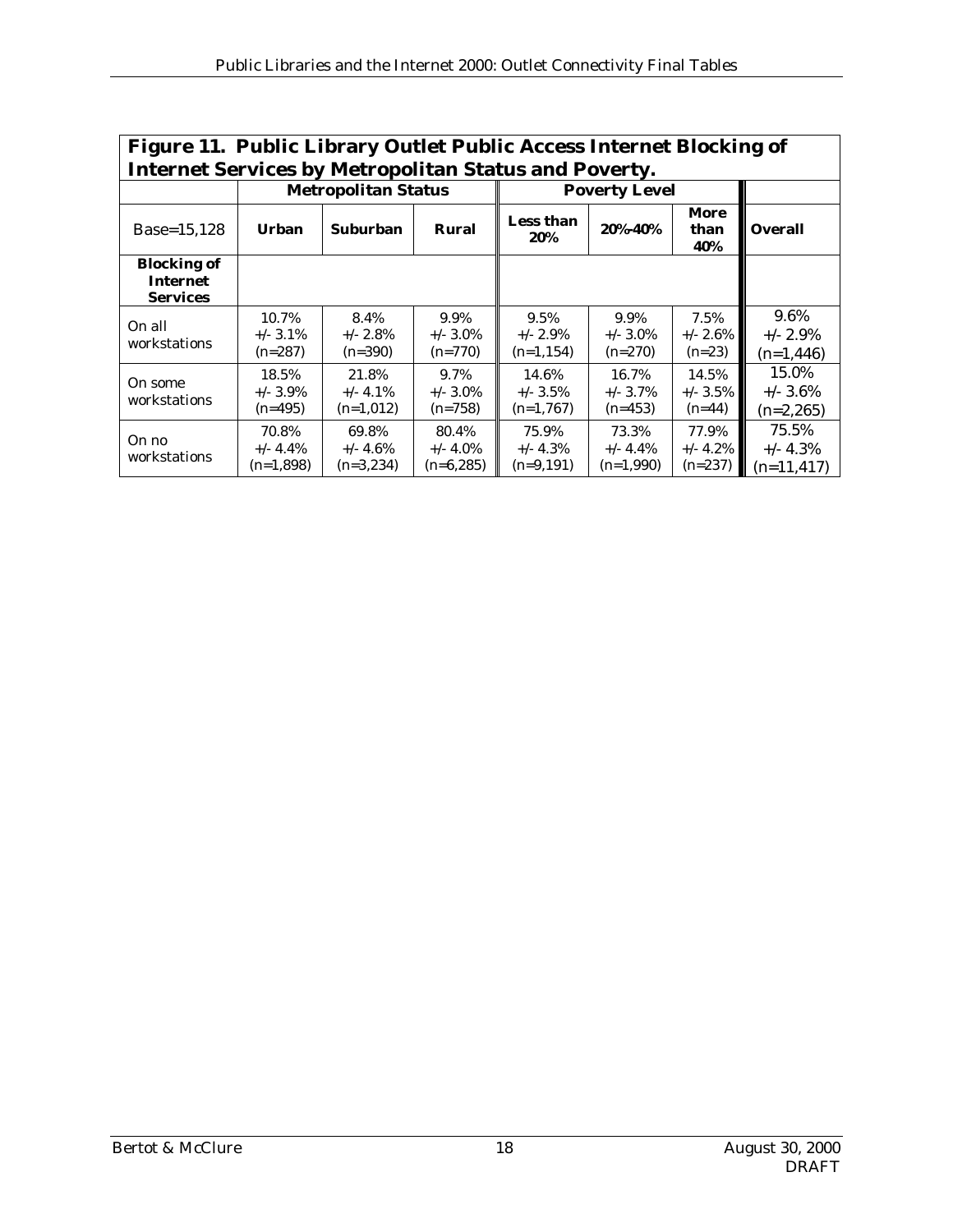| Figure 12. Public Library Outlet Acceptable Use Policies for Public<br><b>Access Internet Services by Metropolitan Status and Poverty.</b> |                                     |                                     |                                     |                                       |                                     |                                   |                                       |
|--------------------------------------------------------------------------------------------------------------------------------------------|-------------------------------------|-------------------------------------|-------------------------------------|---------------------------------------|-------------------------------------|-----------------------------------|---------------------------------------|
|                                                                                                                                            | <b>Metropolitan Status</b>          |                                     |                                     | <b>Poverty Level</b>                  |                                     |                                   |                                       |
| Base=15,128                                                                                                                                | Urhan                               | <b>Suburban</b>                     | Rural                               | Less than<br>20%                      | 20%-40%                             | More<br>than<br>40%               | <b>Overall</b>                        |
| Acceptable use<br>policy in place<br>for public<br>access Internet<br><b>Services</b>                                                      | 96.8%<br>$+/- 1.8\%$<br>$(n=2.595)$ | 97.1%<br>$+/- 1.7\%$<br>$(n=4,504)$ | 94.0%<br>$+/- 2.4\%$<br>$(n=7,345)$ | 94.7%<br>$+/- 2.2\%$<br>$(n=11, 469)$ | 99.4%<br>$+/-$ 0.7%<br>$(n=2.695)$  | 91.7%<br>$+/- 2.8\%$<br>$(n=279)$ | 95.5%<br>$+/- 2.1\%$<br>$(n=14, 443)$ |
| Acceptable use<br>policy<br>differentiates<br>between users<br>(e.g., children,<br>adults)                                                 | 31.4%<br>$+/- 4.6%$<br>$(n=841)$    | 41.1%<br>$+/- 4.9\%$<br>$(n=1,906)$ | 49.2%<br>$+/- 5.0\%$<br>$(n=3,842)$ | 43.2%<br>$+/- 5.0\%$<br>$(n=5,234)$   | 43.9%<br>$+/- 5.0\%$<br>$(n=1,191)$ | 53.8%<br>$+/- 5.0\%$<br>$(n=163)$ | 43.6%<br>$+/- 5.0\%$<br>$(n=6,589)$   |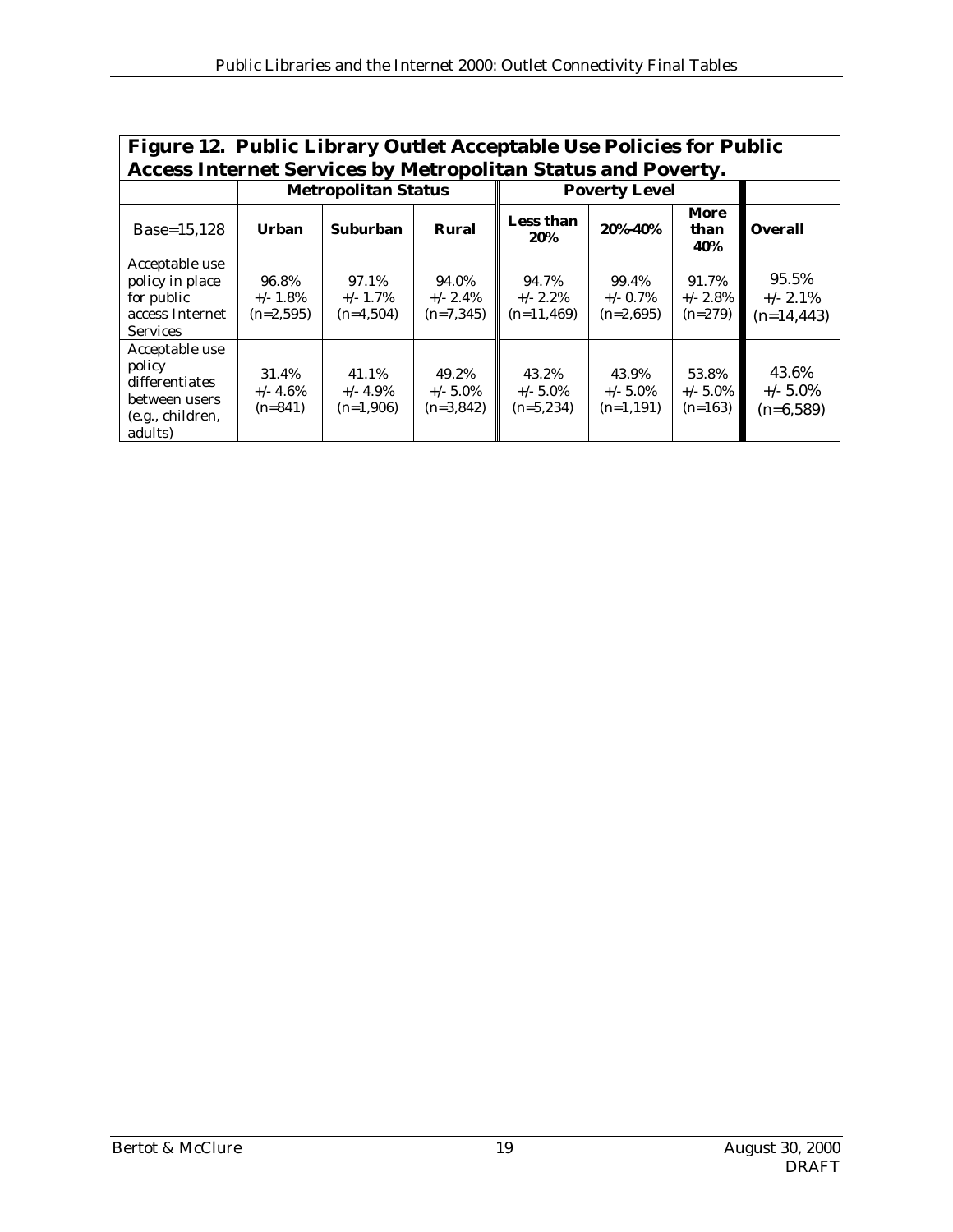| <b>Figure 13. Public Library Outlet Internet Training Services Provision</b>      |                                     |                                      |                                     |                                      |                                      |                                   |                                      |
|-----------------------------------------------------------------------------------|-------------------------------------|--------------------------------------|-------------------------------------|--------------------------------------|--------------------------------------|-----------------------------------|--------------------------------------|
| by Metropolitan Status and Poverty.                                               |                                     |                                      |                                     |                                      |                                      |                                   |                                      |
|                                                                                   | <b>Metropolitan Status</b>          |                                      |                                     | <b>Poverty Level</b>                 |                                      |                                   |                                      |
| Base=15,128                                                                       | <b>Urban</b>                        | <b>Suburban</b>                      | Rural                               | Less<br>than 20%                     | 20%-40%                              | More<br>than<br>40%               | <b>Overall</b>                       |
| Library<br>outlet offers<br><b>Internet</b><br><b>Training</b><br><b>Services</b> | 75.9%<br>$+/- 4.3%$<br>$(n=2,033)$  | 69.6%<br>$+/- 4.6%$<br>$(n=3,228)$   | 53.4%<br>$+/- 5.0\%$<br>$(n=4,169)$ | 62.4%<br>$+/- 4.8%$<br>$(n=7,556)$   | 60.9%<br>$+/- 4.9%$<br>$(n=1,651)$   | 73.1%<br>$+/- 4.4%$<br>$(n=222)$  | 62.3%<br>$+/- 4.8%$<br>$(n=9,430)$   |
| <b>Training</b><br><b>Audiences</b>                                               |                                     |                                      |                                     |                                      |                                      |                                   |                                      |
| <b>Library Staff</b>                                                              | 47.9%<br>$+/- 5.0\%$<br>$(n=1,283)$ | 50.1%<br>$+/- 5.0%$<br>$(n=2,321)$   | 39.7%<br>$+/- 4.9%$<br>$(n=3,099)$  | 44.4%<br>$+/- 5.0%$<br>$(n=5,379)$   | 43.7%<br>$+/- 5.0%$<br>$(n=1, 184)$  | 46.2%<br>$+/- 5.0\%$<br>$(n=140)$ | 44.3%<br>$+/- 4.9%$<br>$(n=6,704)$   |
| Local<br><b>Business</b>                                                          | 13.4%<br>$+/- 3.4%$<br>$(n=359)$    | 9.6%<br>$+/- 3.0\%$<br>$(n=447)$     | 10.9%<br>$+/- 3.1\%$<br>$(n=851)$   | 10.3%<br>$+/- 3.0\%$<br>$(n=1,250)$  | 13.8%<br>$+/- 3.4%$<br>$(n=373)$     | 11.0%<br>$+/-$ 3.1%<br>$(n=34)$   | 11.0%<br>$+/-$ 3.1%<br>$(n=1,657)$   |
| <b>Adult Public</b>                                                               | 68.9%<br>$+/- 4.6%$<br>$(n=1,846)$  | 62.5%<br>$+/- 4.8%$<br>$(n=2,895)$   | 46.0%<br>$+/- 5.0\%$<br>$(n=3,593)$ | 55.1%<br>$+/- 5.0\%$<br>$(n=6,676)$  | 54.2%<br>$+/- 5.0\%$<br>$(n=1, 470)$ | 61.5%<br>$+/- 4.9%$<br>$(n=187)$  | 55.1%<br>$+/- 5.0\%$<br>$(n=8, 334)$ |
| Local<br>Government                                                               | 11.3%<br>$+/- 3.2\%$<br>$(n=302)$   | 8.6%<br>$+/- 2.8%$<br>$(n=399)$      | 8.6%<br>$+/- 2.8%$<br>$(n=671)$     | 9.2%<br>$+/- 2.9%$<br>$(n=1, 119)$   | 8.9%<br>$+/- 2.9%$<br>$(n=242)$      | 3.5%<br>$+/- 1.8%$<br>$(n=11)$    | 9.1%<br>$+/- 2.9%$<br>$(n=1,372)$    |
| Children/<br><b>Youth Public</b>                                                  | 59.4%<br>$+/- 5.0\%$<br>$(n=1,592)$ | 46.5%<br>$+/- 5.0\%$<br>$(n=2, 158)$ | 36.6%<br>$+/- 4.8%$<br>$(n=2,859)$  | 42.7%<br>$+/- 5.0\%$<br>$(n=5, 175)$ | 45.6%<br>$+/- 5.0\%$<br>$(n=1,238)$  | 64.3%<br>$+/- 4.8%$<br>$(n=195)$  | 43.7%<br>$+/- 5.0\%$<br>$(n=6,608)$  |
| <b>Other</b><br><b>Targeted</b><br><b>Populations</b>                             | 21.9%<br>$+/-$ 4.1%<br>$(n=586)$    | 12.9%<br>$+/- 3.4%$<br>$(n=597)$     | 12.5%<br>$+/- 3.3%$<br>$(n=975)$    | 13.6%<br>$+/- 3.4%$<br>$(n=1,648)$   | 16.2%<br>$+/- 3.7%$<br>$(n=439)$     | 23.6%<br>$+/- 4.3%$<br>$(n=72)$   | 14.3%<br>$+/- 3.5%$<br>(n=2,158)     |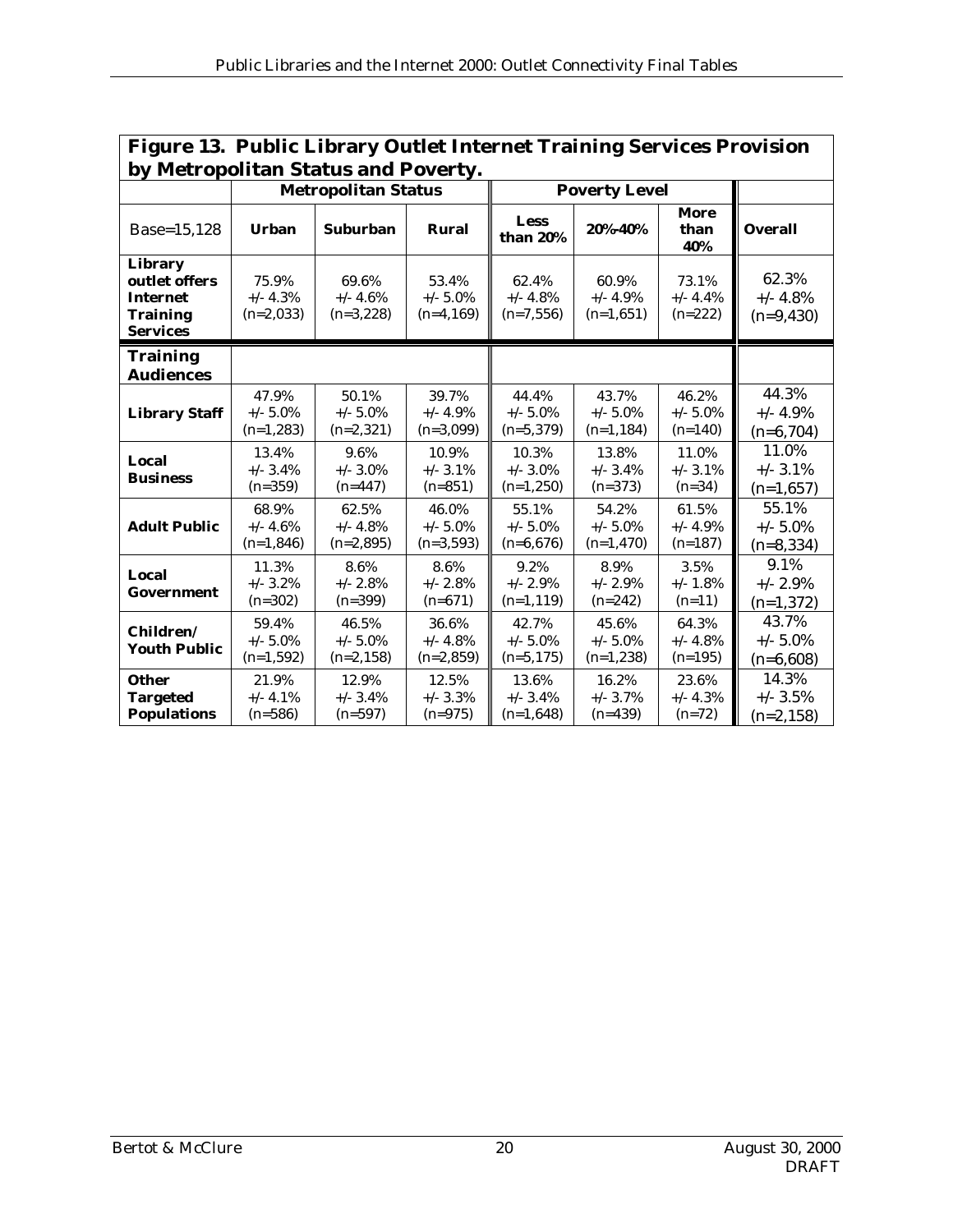#### **APPENDIX B – 2000 STUDY SURVEY FORM**

(Note: the original survey was one page, front and back. The front contained the survey questions, the back contact information and a glossary of terms)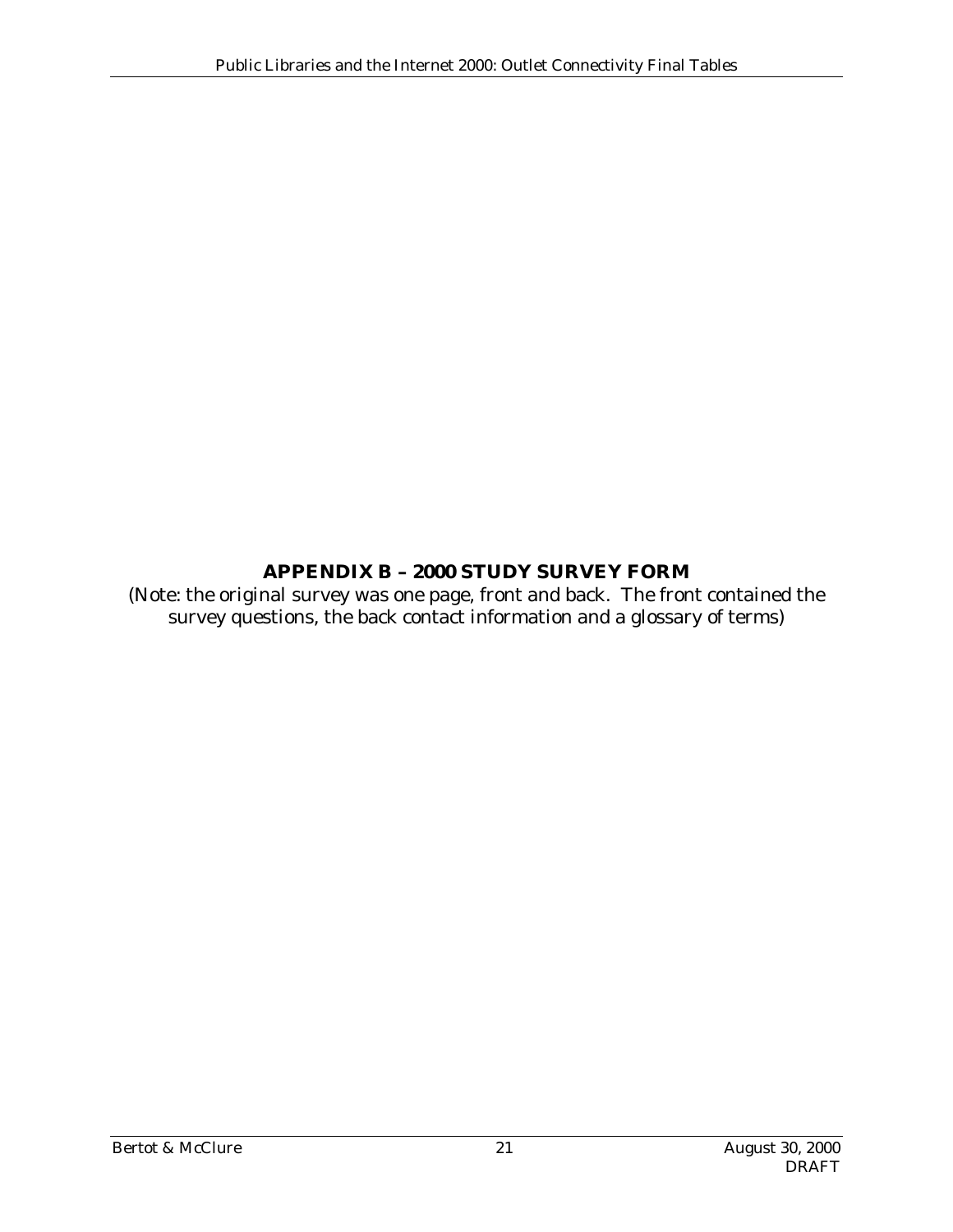#### **National Survey of Public Library Outlet Internet Connectivity**

**Instructions**: The U.S. National Commission on Libraries and Information Science is surveying a national sample of public libraries regarding their connectivity to the Internet. Please respond to the questions that follow for the outlet or library listed on the backside of this survey form. There is a glossary of terms on the back of the survey form to assist you complete the survey. Thank you for your participation! PLEASE RETURN THE QUESTIONNAIRE BY Friday, June 16, 2000.

- 1. Is this library outlet **currently connected** to the Internet in any way? (FILL IN ONE  $\bullet$  ONLY)
	- $\overline{O}$  No (please return the survey. **THANK YOU!**)
	- $\overline{O}$  Yes, staff access only (please return the survey. **THANK YOU!**)
	- $\overline{O}$  Yes, public and staff access (please go to question 2)

| 2. | Please indicate the number of GRAPHICAL public access Internet workstations provided by this library<br>outlet:                                                                                                                                         |                                                             |  |  |  |
|----|---------------------------------------------------------------------------------------------------------------------------------------------------------------------------------------------------------------------------------------------------------|-------------------------------------------------------------|--|--|--|
|    | (FILL IN ONE ● ONLY)                                                                                                                                                                                                                                    |                                                             |  |  |  |
|    | O <sub>2</sub><br>O                                                                                                                                                                                                                                     | O 3 O 4 O 5 O 6 O 7 O 8 O 9 O 10                            |  |  |  |
|    | ∩<br>-11<br>indicate):__________                                                                                                                                                                                                                        | O 12 O 13 O 14 O 15 O 16 O 17 O 18<br>O 19 or more (please) |  |  |  |
|    |                                                                                                                                                                                                                                                         |                                                             |  |  |  |
| 3. | Please indicate the maximum speed of this library outlet's public access Internet service connection:<br>(FILL IN ONE ● ONLY)                                                                                                                           |                                                             |  |  |  |
|    | Less than 56kbps<br>56kbps <b>direct connect</b> $\circ$ More than 128kbps but less than 1.5 mbps                                                                                                                                                       |                                                             |  |  |  |
|    | 64kbps-128kbps<br>56kbps dial-up<br>Ő                                                                                                                                                                                                                   | $O$ 1.5 mbps (T1)<br>O More than 1.5 mbps                   |  |  |  |
| 4. | Please indicate this library outlet's <b>sources of funding</b> for Internet-related technology and infrastructure (e.g.,<br>space, wiring, telecommunications services, workstations, servers, furniture, etc.): (FILL IN ALL $\bullet$ THAT<br>APPLY) |                                                             |  |  |  |
|    | Operating funds from local government/tax districts<br>Library foundation funds<br>Ő                                                                                                                                                                    |                                                             |  |  |  |
|    | Operating funds from state library                                                                                                                                                                                                                      | Special grant funding (e.g., Gates Library                  |  |  |  |
|    | Program)                                                                                                                                                                                                                                                |                                                             |  |  |  |
|    | State grants                                                                                                                                                                                                                                            | Gifts, contributions, donations                             |  |  |  |
|    | Federal government funds (LSTA, TIAPP)                                                                                                                                                                                                                  | Local fund raisers                                          |  |  |  |
|    | Education Rate (E-rate) discount                                                                                                                                                                                                                        | Other income sources                                        |  |  |  |

5. Please complete the following questions about this library outlet's **public access Internet services**: (FILL IN ALL  $\bullet$  THAT APPLY)

|                                                                                                                                                                                                | On all<br>workstations | On some<br>workstations | On no<br>workstations | Service offered remotely<br>to off-site users |
|------------------------------------------------------------------------------------------------------------------------------------------------------------------------------------------------|------------------------|-------------------------|-----------------------|-----------------------------------------------|
| This library outlet offers public access to subscription<br>databases (e.g., EbscoHost, InfoTrac, SIRS, etc.)                                                                                  |                        |                         |                       |                                               |
| This library outlet provides special hardware/software<br>to assist access for individuals with disabilities (e.g.,<br>large print display, oversized keyboards, voice<br>conversion software) |                        |                         |                       |                                               |
| This library outlet uses technology measures (e.g.,<br>filtering software) to block users from accessing<br>various Internet services (e.g., e-mail, chat)                                     |                        |                         |                       |                                               |

#### 6. Does this library outlet have an **acceptable use policy for public Internet access** in place? (FILL IN ALL ! THAT APPLY)

 $\overline{O}$  Yes  $\overline{O}$  No If yes, does the policy differentiate between users (e.g., children, adults)?  $\overline{O}$  Yes  $\overline{O}$  No